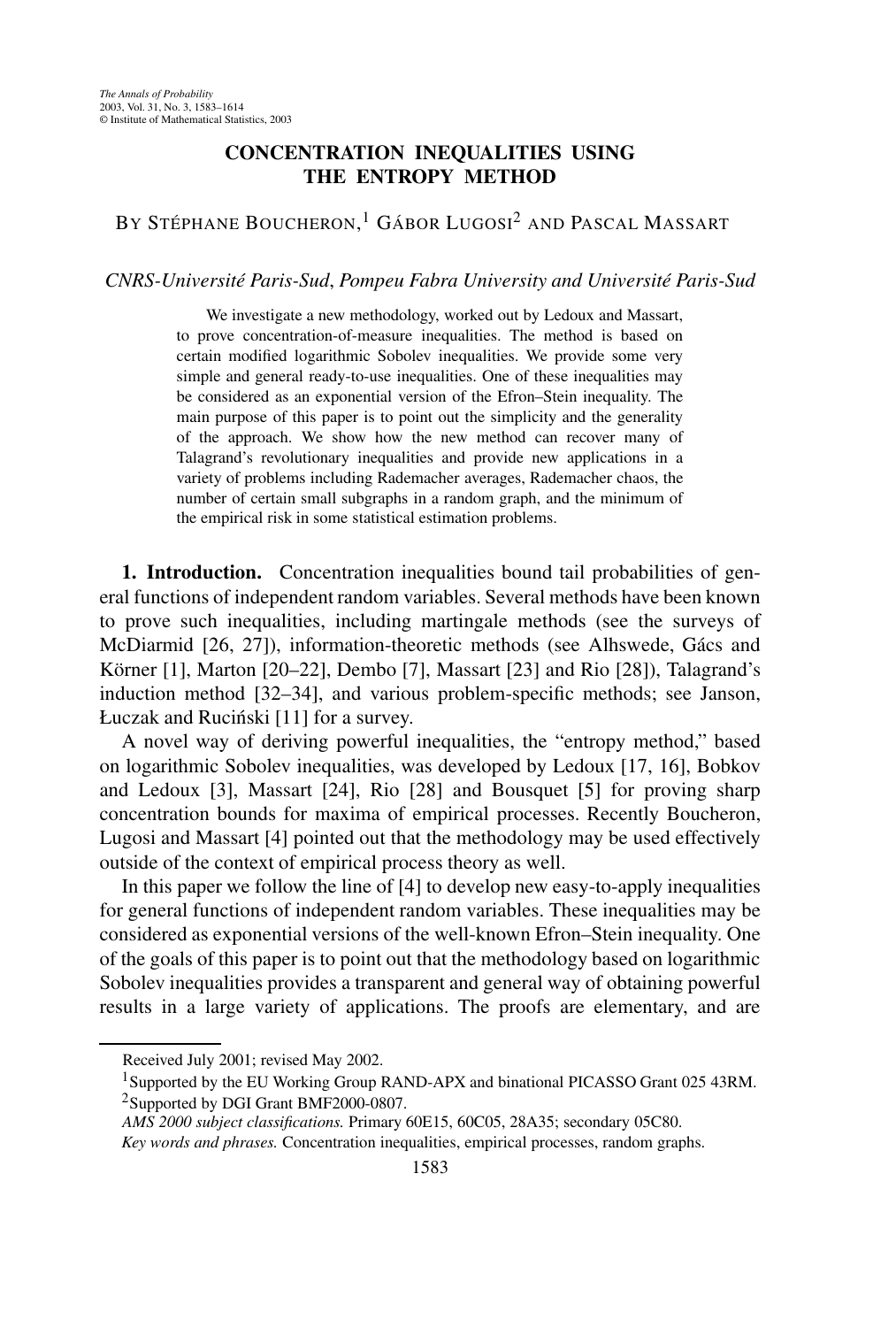all based on variations of the same theme. We work out several applications. We show that the new method can recover a version of Talagrand's celebrated "convex-distance" inequality. We give a new and simple proof of a revolutionary and very difficult result of Talagrand [33] for the concentration of the suprema of Rademacher chaos. We also provide new applications concerning the number of certain small subgraphs present in a random graph and the minimum of the empirical risk in nonparametric statistical problems.

The paper is organized as follows. In Section 2 the basic logarithmic Sobolev inequality is presented, which is used to derive the main inequalities. The proofs of these inequalities are given in a separate Section 3. In Section 4 we review the relationship of the new results with some of the existing work. In particular, we point out that Talagrand's [32] "convex distance" inequality may be recovered easily from some of the new inequalities. Sections 5–7 are devoted to concrete applications. In Section 5 we show how the concentration of Rademacher averages and Rademacher chaos can be derived from the new inequalities in a very simple way. In particular, we offer a new and simple proof for a difficult and important result of Talagrand [33] for the concentration of Rademacher chaos. In Section 6 we study upper tail estimates for the number of occurrences of certain small subgraphs in a random graph and show that the new method often compares favorably with the large variety of other methods surveyed by Janson and Ruciński in [13]. Finally, in Section 7 we derive new sharp concentration inequalities for the minimum of the empirical risk in statistical estimation problems, which may have important consequences in efficient model selection.

**2. Main inequalities.** We begin by introducing some notation that is used throughout the paper. We assume that  $X_1, \ldots, X_n$  are independent random variables taking values in a measurable space  $\mathcal{X}$ . Denote by  $\overline{X}_1^n$  the vector of these *n* random variables. Let  $f: \mathcal{X}^n \to \mathbb{R}$  be some measurable function. We are concerned with concentration of the random variable

$$
Z = f(X_1, \ldots, X_n).
$$

Throughout,  $X'_1, \ldots, X'_n$  denote independent copies of  $X_1, \ldots, X_n$ , and we write

$$
Z^{(i)} = f(X_1, \ldots, X_{i-1}, X'_i, X_{i+1}, \ldots, X_n).
$$

One of the first concentration inequalities was proved by Efron and Stein [8], and further improved by Steele [30]:

PROPOSITION 1 (Efron–Stein inequality).

$$
\text{Var}(Z) \le \frac{1}{2} \mathbb{E} \Bigg[ \sum_{i=1}^{n} (Z - Z^{(i)})^2 \Bigg].
$$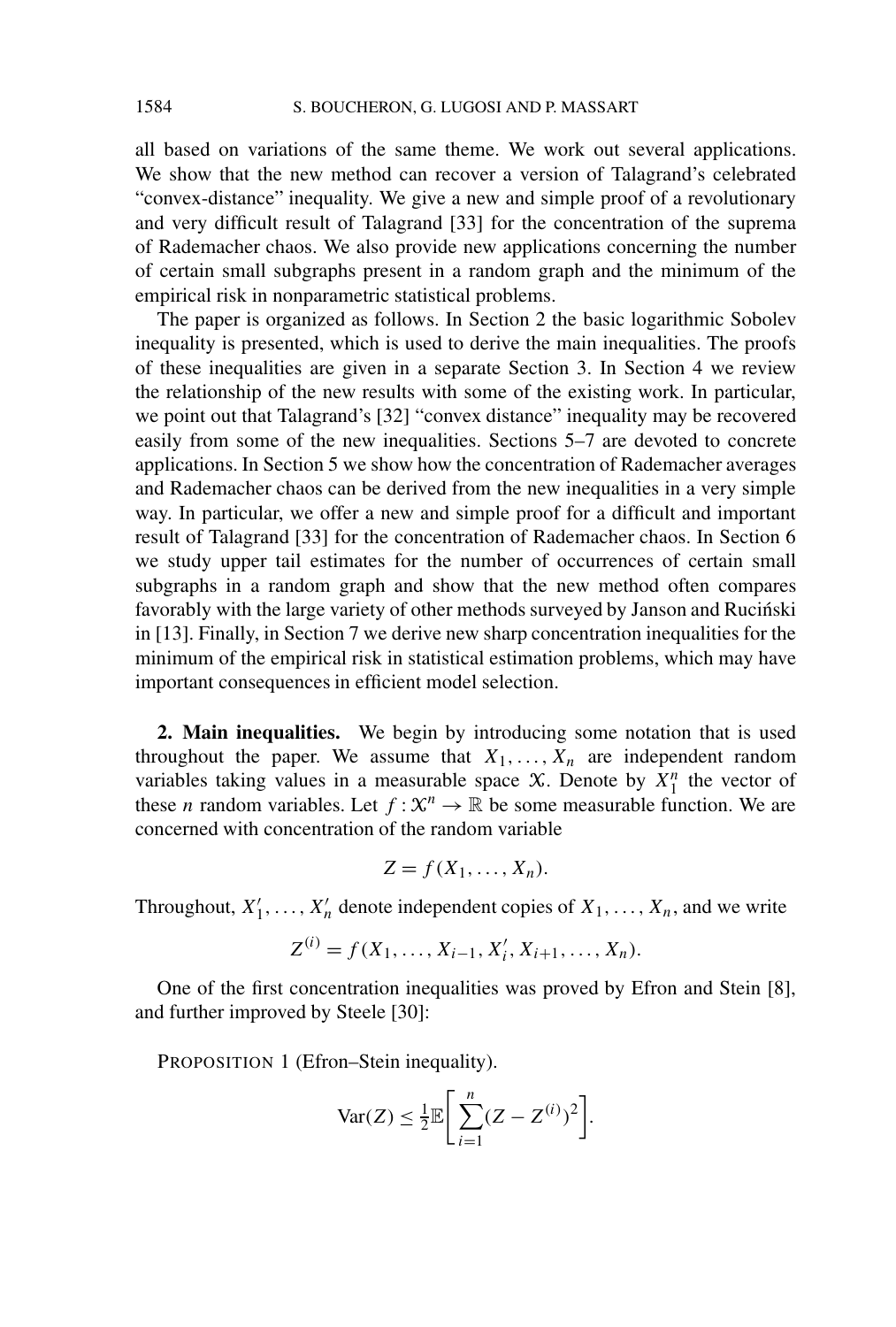Note that the inequality becomes an equality if *f* is the sum of its components. This result provides a simple and often sharp way of bounding the variance of complicated functions of independent random variables. While extremely useful, this result fails to capture the exponential nature of tails, present under many circumstances. Our purpose is to discover simple additional conditions under which the Efron–Stein inequality can be converted into exponential upper bounds for either  $\mathbb{P}[Z > \mathbb{E}Z + t]$  or  $\mathbb{P}[Z < \mathbb{E}Z - t]$  where  $t > 0$ .

Define the random variables  $V_+$  and  $V_-$  by

$$
V_{+} = \mathbb{E}\bigg[\sum_{i=1}^{n} (Z - Z^{(i)})^{2} \mathbb{1}_{Z > Z^{(i)}} |X_{1}^{n}\bigg]
$$

and

$$
V_{-} = \mathbb{E}\bigg[\sum_{i=1}^{n} (Z - Z^{(i)})^2 \mathbb{1}_{Z < Z^{(i)}} \bigg| X_1^n \bigg].
$$

Then the Efron–Stein inequality may be rewritten as

$$
\text{Var}(Z) \le \mathbb{E}[V_+] = \mathbb{E}[V_-].
$$

Our first main result shows that if the random variables *V*+ and *V*− behave "nicely" in the sense that their moment generating function can be controlled, then, indeed, we may obtain an exponential version of the Efron–Stein inequality:

THEOREM 2. *For all*  $\theta > 0$  *and*  $\lambda \in (0, 1/\theta)$ ,

$$
(2.1) \qquad \log \mathbb{E}[\exp(\lambda (Z - \mathbb{E}[Z]))] \leq \frac{\lambda \theta}{1 - \lambda \theta} \log \mathbb{E}\bigg[\exp\bigg(\frac{\lambda V_{+}}{\theta}\bigg)\bigg].
$$

*On the other hand, we have for all*  $\theta > 0$  *and*  $\lambda \in (0, 1/\theta)$ ,

(2.2) 
$$
\log \mathbb{E}[\exp(-\lambda (Z - \mathbb{E}[Z]))] \leq \frac{\lambda \theta}{1 - \lambda \theta} \log \mathbb{E}\bigg[\exp\bigg(\frac{\lambda V_{-}}{\theta}\bigg)\bigg].
$$

The value of  $\theta$  appearing in the upper bounds is a free parameter that can be optimized. Roughly speaking, if  $V_+$  (or  $V_-$ ) has small tails, small values of  $\theta$  may give better results. In the next two corollaries two different choices of *θ* appear. The simplest, but already quite powerful, corollary is obtained if  $V_{+}$  (or  $V_{-}$ ) is bounded by a constant:

COROLLARY 3. *Assume that there exists a positive constant c such that*, *almost surely,*  $V_+ \leq c$ . *Then, for all*  $t > 0$ ,

$$
\mathbb{P}[Z > \mathbb{E}Z + t] \le e^{-t^2/4c}.
$$

*Moreover, if*  $V_ \leq c$  *almost surely, then for all*  $t > 0$ ,

$$
\mathbb{P}[Z < \mathbb{E}Z - t] \leq e^{-t^2/4c}.
$$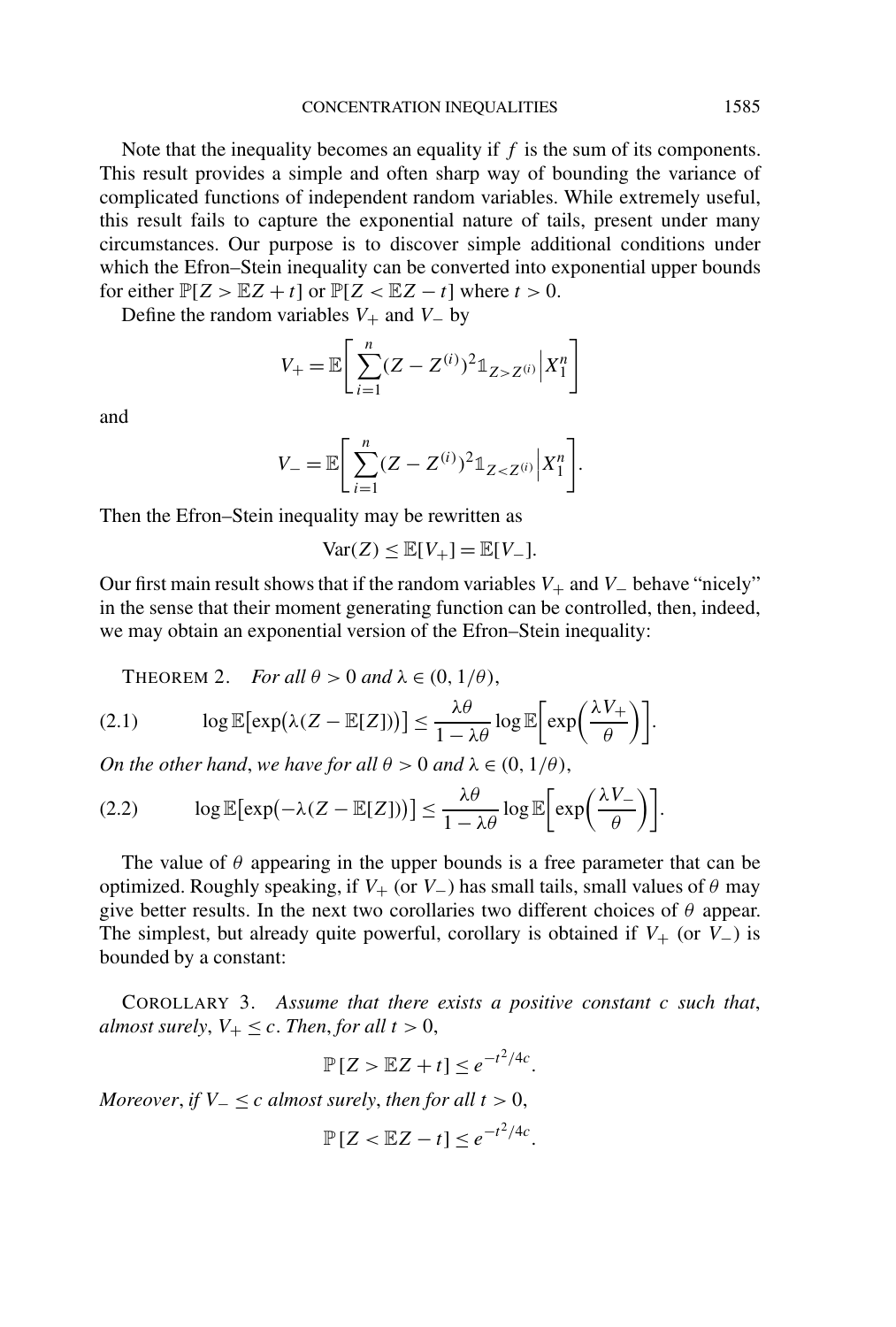PROOF. To prove the first inequality, note that (2.1) now implies

$$
\log \mathbb{E}[\exp(\lambda (Z - \mathbb{E}[Z]))] \leq \frac{\lambda \theta}{1 - \lambda \theta} \frac{\lambda c}{\theta}.
$$

Thus, letting *θ* approach zero, we obtain

$$
\mathbb{E}[\exp(\lambda(Z - \mathbb{E}[Z]))] \leq e^{\lambda^2 c}.
$$

Hence, by Markov's inequality, for all  $\lambda > 0$  and  $t > 0$ ,

$$
\mathbb{P}[Z > \mathbb{E}Z + t] \leq e^{\lambda^2 c - \lambda t}.
$$

Optimizing the value of  $\lambda$  yields the first inequality. The second inequality is implied by (2.2) similarly.  $\square$ 

In the next corollary of Theorem 2 we describe a situation when even though *V*<sup>+</sup> (or *V*<sup>−</sup>) cannot be bounded by a constant, it is concentrated around its mean value. We will face such situations frequently below when we describe applications. For brevity we only state the upper-tail version.

COROLLARY 4. Assume that the random variable  $V_+$  is such that there exists *a positive constant a such that for*  $\lambda \in (0, 1/a)$ ,

$$
\log \mathbb{E}\big[e^{\lambda(V_+ - \mathbb{E}V_+)}\big] \le \frac{\lambda^2 a \mathbb{E}[V_+]}{1 - a\lambda}.
$$

*Then*

$$
\log \mathbb{E}[\exp(\lambda (Z - \mathbb{E}[Z]))] \le \frac{\lambda^2 \mathbb{E}[V_+] }{1 - (a+1)\lambda}
$$

*and*, *in particular*,

$$
\mathbb{P}[Z > \mathbb{E}Z + t] \le \exp\bigg(\frac{-t^2}{4\mathbb{E}[V_+] + 2(a+1)t/3}\bigg).
$$

PROOF. Taking  $\theta = 1$  in (2.1) and using the condition on the moment generating function of  $V_{+}$ , we obtain

$$
\log \mathbb{E}[\exp(\lambda (Z - \mathbb{E}[Z]))]
$$
  
\n
$$
\leq \frac{\lambda}{1 - \lambda} \left( \lambda \mathbb{E} V_+ + \frac{\lambda^2 a \mathbb{E} V_+}{1 - a\lambda} \right) = \frac{\lambda^2 \mathbb{E} V_+}{(1 - \lambda)(1 - a\lambda)} \leq \frac{\lambda^2 \mathbb{E} V_+}{1 - (a + 1)\lambda}.
$$

The bound on the tail probability is now obtained by straightforward calculations summarized in Lemma 11 in Section 3.  $\Box$ 

In applications we often face situations when  $V_+$  or  $V_-$  may be bounded as some function of *Z* itself. In many of these cases Theorem 2 is useless, yet a slight modification of the same proof methodology proves to be useful. The next result considers a frequent situation.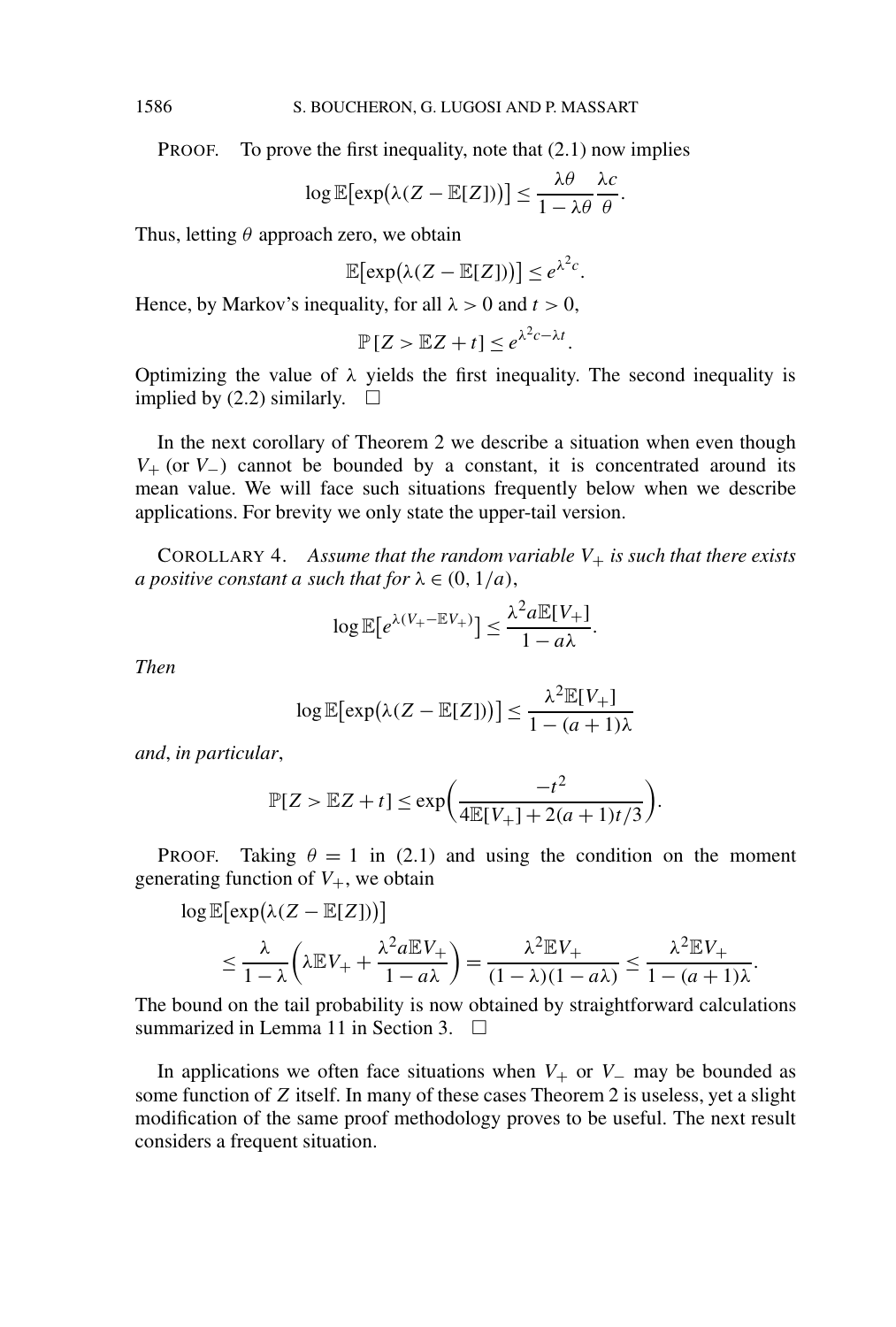THEOREM 5. *Assume that there exist positive constants a and b such that*

$$
(2.3) \t\t V_+ \le aZ + b.
$$

*Then, for*  $\lambda \in (0, 1/a)$ ,

$$
\log \mathbb{E}[\exp(\lambda (Z - \mathbb{E}[Z]))] \le \frac{\lambda^2}{1 - a\lambda} (a \mathbb{E} Z + b)
$$

*and for all*  $t > 0$ ,

$$
\mathbb{P}[Z > \mathbb{E}Z + t] \le \exp\bigg(\frac{-t^2}{4a\mathbb{E}Z + 4b + 2at}\bigg).
$$

Bounds for the lower tail  $\mathbb{P}[Z \lt \mathbb{E}Z - t]$  may be easily derived under much more general conditions on *V*<sub>−</sub> due to a simple association inequality:

THEOREM 6. *Assume that for some nondecreasing function g*,

*V*− ≤ *g*(*Z*).

*Then, for all*  $t > 0$ ,

$$
\mathbb{P}[Z < \mathbb{E}Z - t] \le \exp\bigg(\frac{-t^2}{4\mathbb{E}[g(Z)]}\bigg).
$$

In some situations no suitable bound for  $V_-\$  is available while  $V_+\$  is manageable and furthermore we may have the guarantee that  $|Z - Z^{(i)}|$  remains bounded. Without loss of generality, we assume that the bound is 1. In such cases we obtain an exponential lower-tail inequality by controlling  $V_+$  only.

THEOREM 7. *Assume that there exists a nondecreasing function g such that*  $V_+ \leq g(Z)$  *and for any value of*  $X_1^n$  *and*  $X_i'$ ,  $|Z - Z^{(i)}| \leq 1$ . *Then, for all*  $K > 0$ ,  $λ ∈ [0, 1/K)$ 

$$
\log \mathbb{E}[\exp(-\lambda(Z - \mathbb{E}[Z]))] \leq \lambda^2 \frac{\psi(K)}{K^2} \mathbb{E}[g(Z)],
$$

*and for all*  $t > 0$ , *with*  $t \leq (e-1) \mathbb{E}[g(Z)]$  *we have* 

$$
\mathbb{P}[Z < \mathbb{E}Z - t] \le \exp\biggl(-\frac{t^2}{4(e-1)\mathbb{E}[g(Z)]}\biggr).
$$

Our last general result deals with a situation we have often faced in applications. In these cases  $V_+$  may be bounded by the product of  $Z$  and another random variable *W* with well-behaved moment generating function. The following theorem provides a way to deal with such functionals in an efficient and rather painless way.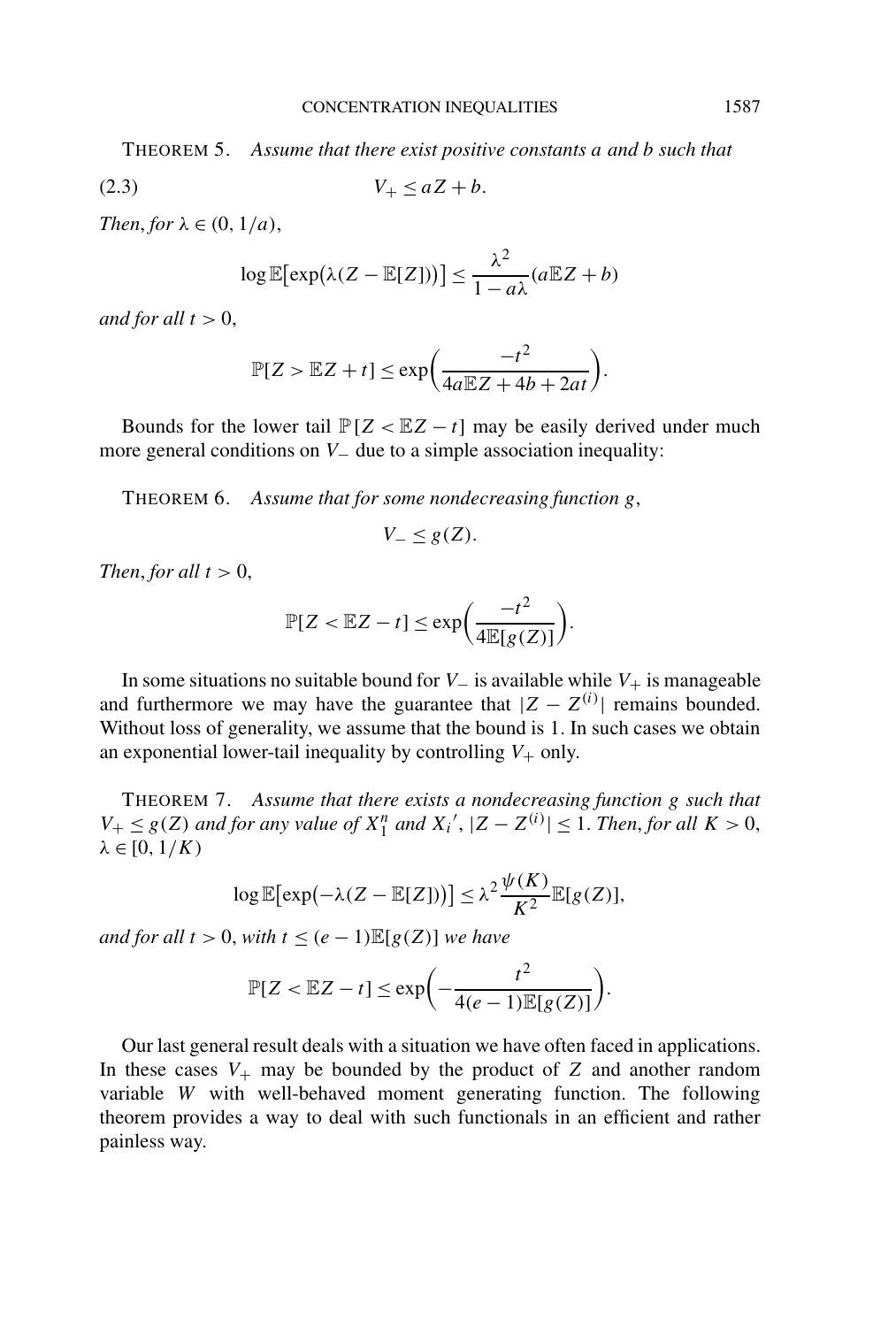THEOREM 8. *Assume that f is nonnegative*. *Assume that there exists a random variable W*, *such that*

$$
V_+\leq WZ.
$$

*Then, for all*  $\theta > 0$  *and*  $\lambda \in (0, 1/\theta)$ ,

$$
\log \mathbb{E}[\exp(\lambda(\sqrt{Z} - \mathbb{E}[\sqrt{Z}]))] \leq \frac{\lambda \theta}{1 - \lambda \theta} \log \mathbb{E}\bigg[\exp\bigg(\frac{\lambda W}{\theta}\bigg)\bigg].
$$

Bounds for the upper-tail probability of *Z* may be easily derived using Bounds for the upper-tail probability of Z may be easily derived using<br>Theorem 8. Indeed, since  $\sqrt{\mathbb{E}[Z]} \geq \mathbb{E}[\sqrt{Z}]$ , writing  $x = \sqrt{\mathbb{E}[Z] + t} - \sqrt{\mathbb{E}[Z]}$ , we have, for  $\lambda > 0$ ,

$$
\mathbb{P}[Z > \mathbb{E}[Z] + t] \le \mathbb{P}[\sqrt{Z} > \mathbb{E}[\sqrt{Z}] + x]
$$
  

$$
\le \mathbb{E}[\exp(\lambda(\sqrt{Z} - \mathbb{E}[\sqrt{Z}]))]e^{-\lambda x}
$$

by Markov's inequality. Some concrete examples are worked out in Section 6.

We close this section by an extension of Theorem 5 which shows that if  $V_+$  is bounded by a sub-quadratic polynomial of *Z*, then *Z* is concentrated. Once again, we obtain bounds for the moment generating function of  $Z^p$  for some  $p < 1$  which may be converted into tail bounds for *Z* as noted above.

THEOREM 9. *Assume that f is nonnegative*. *Assume that there exist constants*  $a > 0$  *and*  $\alpha \in (0, 2)$  *such that*  $V_+ \le aZ^{\alpha}$ . *Then, for all*  $\lambda > 0$ ,

$$
\log \mathbb{E}[\exp(\lambda (Z^{(2-\alpha)/2} - \mathbb{E}Z^{(2-\alpha)/2}))] \leq \lambda^2 a
$$

*and for all*  $\lambda \in (0, 1/a)$ ,

$$
\log \mathbb{E}[\exp(\lambda (Z^{2-\alpha} - \mathbb{E}Z^{2-\alpha}))] \leq \frac{\lambda^2 a \mathbb{E}Z^{2-\alpha}}{1-\alpha\lambda}.
$$

**3. Proofs of the main inequalities.** In this section we derive the main inequalities of the paper. All of them follow from the next logarithmic Sobolev inequalities, which are straightforward variations of an inequality proposed by Massart [24].

PROPOSITION 10 (Logarithmic Sobolev inequalities). *For any function*  $f: \mathcal{X}^n \to \mathbb{R}$ , *noting*  $Z = f(X_1, \ldots, X_n)$  *and for all*  $\lambda \in \mathbb{R}$ ,

$$
\lambda \mathbb{E}[Ze^{\lambda Z}] - \mathbb{E}[e^{\lambda Z}] \log \mathbb{E}[e^{\lambda Z}] \le \sum_{i=1}^{n} \mathbb{E}[e^{\lambda Z} \psi(-\lambda (Z - Z^{(i)})) \mathbb{1}_{Z > Z^{(i)}}],
$$
  

$$
\lambda \mathbb{E}[Ze^{\lambda Z}] - \mathbb{E}[e^{\lambda Z}] \log \mathbb{E}[e^{\lambda Z}] \le \sum_{i=1}^{n} \mathbb{E}[e^{\lambda Z} \psi(\lambda (Z^{(i)} - Z)) \mathbb{1}_{Z < Z^{(i)}}],
$$

*where*  $\psi(x) = x(e^x - 1)$ .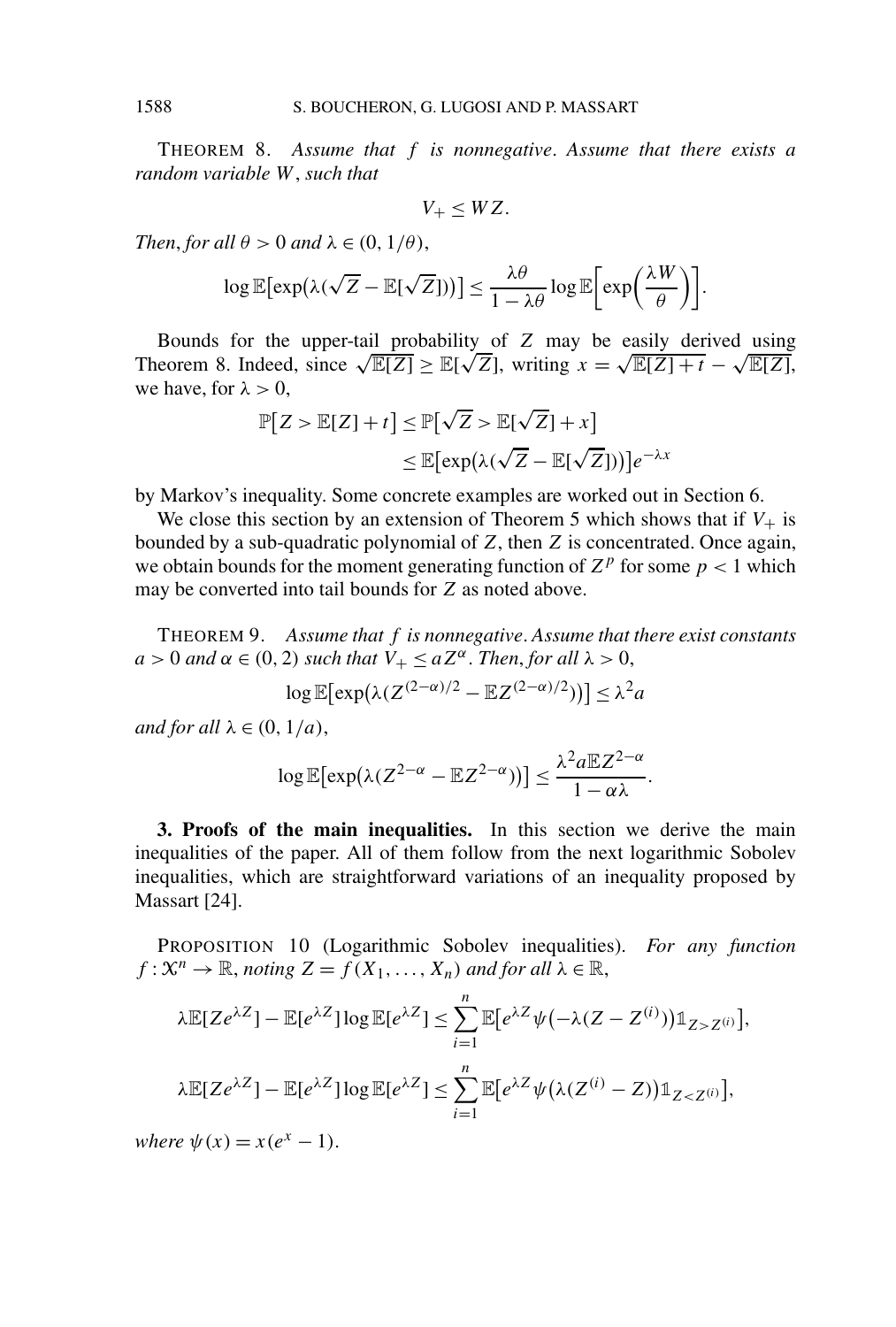Now we are prepared to derive our main theorems.

Before proceeding to the proof of Theorem 2, we recall the following decoupling device that is described in [24]. For any *W* such that  $\mathbb{E}[\exp(\lambda W)] < \infty$ , and for any  $\lambda \in \mathbb{R}$ ,

(3.1) 
$$
\frac{\mathbb{E}[\lambda We^{\lambda Z}]}{\mathbb{E}[e^{\lambda Z}]} \leq \frac{\mathbb{E}[\lambda Ze^{\lambda Z}]}{\mathbb{E}[e^{\lambda Z}]} - \log \mathbb{E}[e^{\lambda Z}] + \log \mathbb{E}[e^{\lambda W}].
$$

(This inequality may be proved easily by recalling the variational formulation of the Kullback–Leibler divergence between the probability measures *Q* and *P*

$$
K(Q||P) = \sup[\mathbb{E}_{Q}[W] - \log \mathbb{E}_{P}[e^{W}]]
$$

where the supremum is taken over all random variables *W* such that  $\mathbb{E}_0[W] < \infty$ and  $\mathbb{E}_P[\exp(W)] < \infty$ . Taking  $\frac{dQ}{dP} = \frac{e^{\lambda Z}}{\mathbb{E}_P[e^{\lambda Z}]}$  and the fact that  $K(Q||P) \ge 0$ imply (3.1).)

PROOF OF THEOREM 2. We first prove inequality (2.1). Let  $\lambda \ge 0$  and introduce  $F(\lambda) = \mathbb{E}[\exp(\lambda Z)]$ . Observe that for  $x > 0$ ,  $\psi(-x) \leq x^2$ , and therefore, for any  $\lambda > 0$ , the first inequality in Proposition 10 implies

$$
\lambda F'(\lambda) - F(\lambda) \log F(\lambda)
$$
  
\n
$$
\leq \sum_{i=1}^{n} \lambda^2 \mathbb{E}[e^{\lambda Z} (Z - Z^{(i)})^2 \mathbb{1}_{Z > Z^{(i)}}]
$$
  
\n
$$
= \lambda^2 \mathbb{E}[V_+ e^{\lambda Z}].
$$

Define  $G(\lambda) = \log \mathbb{E}[\exp(\lambda V_+)]$ . Note that  $G(0) = 0$  and that *G* is convex. Moreover, *G* is differentiable in some neighborhood of 0. Applying (3.1) with  $W = V_+/\theta$ , and noting that  $F'(\lambda) = \mathbb{E}[Z \exp(\lambda Z)]$ , we obtain

$$
\lambda F'(\lambda) - F(\lambda) \log F(\lambda)
$$
  
\$\leq \lambda^2 \theta \bigg( F'(\lambda) + \frac{1}{\lambda} F(\lambda) G(\lambda/\theta) - \frac{1}{\lambda} F(\lambda) \log F(\lambda) \bigg).

Dividing both sides by  $\lambda^2 F(\lambda)$  this may be rearranged as

$$
\frac{1}{\lambda}\frac{F'(\lambda)}{F(\lambda)} - \frac{1}{\lambda^2}\log F(\lambda) \le \frac{\theta G(\lambda/\theta)}{\lambda(1-\lambda\theta)}.
$$

Here we observe that the left-hand side is just the derivative of  $H(\lambda)$  =  $(1/\lambda)$ log  $F(\lambda)$ . Thus, the obtained differential inequality may be integrated. Recalling that  $H(\lambda) \to \mathbb{E}[Z]$  as  $\lambda \to 0$ , we obtain

$$
H(\lambda) \leq \mathbb{E}Z + \int_0^{\lambda} \frac{\theta G(s/\theta)}{s(1-s\theta)} ds.
$$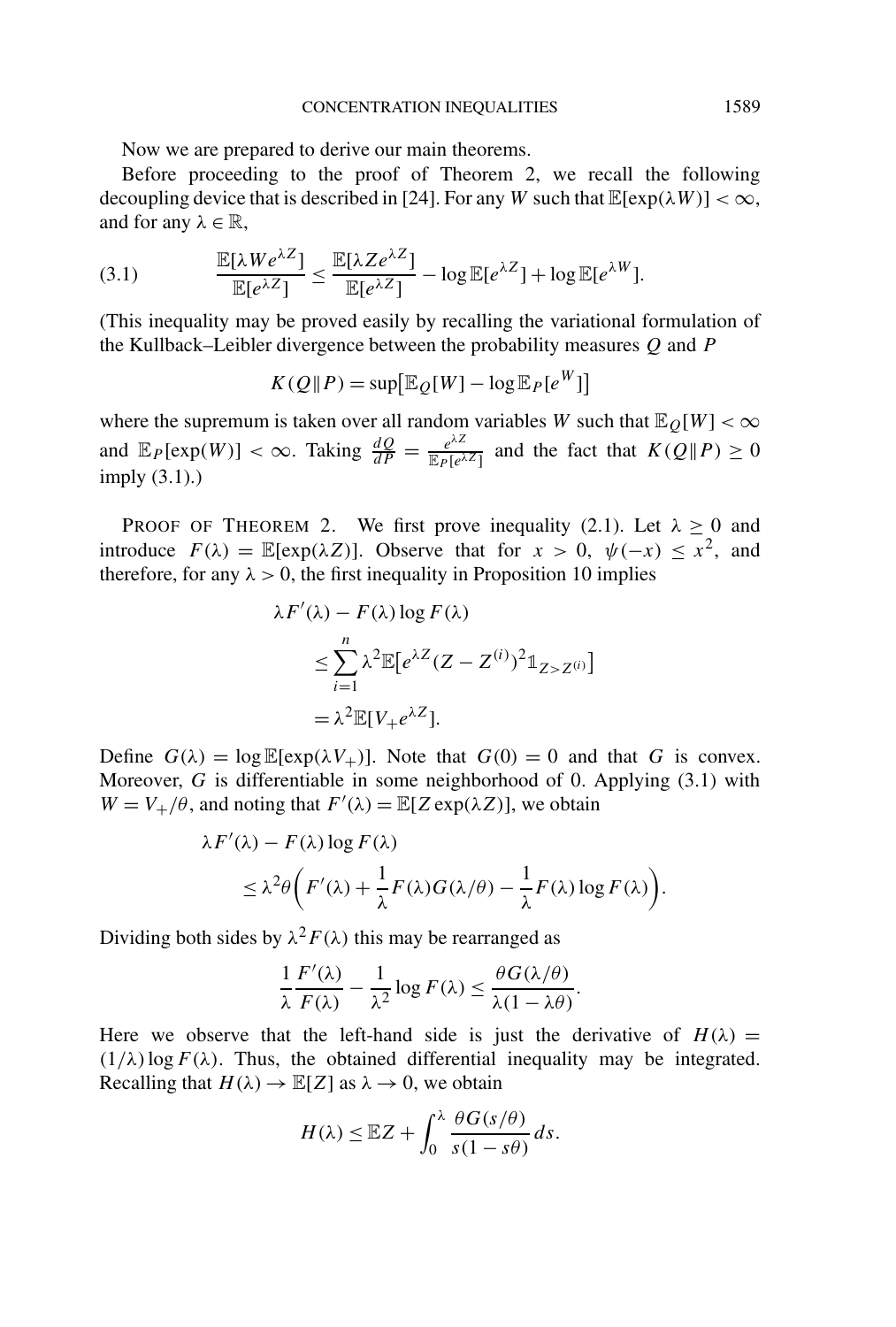In order to simplify the obtained expression, we note that the convexity of *G* implies that  $G(s/\theta)/s(1-s\theta)$  is a nondecreasing function of *s* and therefore

$$
\log F(\lambda) \leq \lambda \mathbb{E} Z + \frac{\lambda \theta G(\lambda/\theta)}{(1 - \lambda \theta)},
$$

proving  $(2.1)$ .

Inequality (2.2) follows similarly by replacing *Z* by −*Z* and noting that a bound on *V*<sub>−</sub> for *Z* is equivalent to a bound on *V*<sub>+</sub> for  $-Z$ .  $\Box$ 

Before proceeding to the proof of Theorem 5, we state a useful technical lemma which summarizes some of the straightforward computations carried out in [24]. Introduce

$$
h(x) = 1 + x - \sqrt{1 + 2x} = \frac{1}{2}(1 - \sqrt{1 + 2x})^2.
$$

One can check that

$$
h(x) \ge \frac{x^2}{2 + 2x/3} \quad \text{if } x \ge 0
$$

and

$$
h(x) \ge \frac{x^2}{2} \quad \text{if } x \le 0.
$$

Then we have the following.

LEMMA 11. *Let C and a denote two positive real numbers*. *Then*

$$
\sup_{\lambda \in [0,1/a)} \left( \lambda t - \frac{C\lambda^2}{1 - a\lambda} \right) = \frac{2C}{a^2} h \left( \frac{at}{2C} \right) \ge \frac{t^2}{2(2C + at/3)}
$$

*and the supremum is attained at*

$$
\lambda = \frac{1}{a} \left( 1 - \left( 1 + \frac{at}{C} \right)^{-1/2} \right).
$$

*Also*,

$$
\sup_{\lambda \in [0,\infty)} \left( \lambda t - \frac{C\lambda^2}{1 + a\lambda} \right) = \frac{2C}{a^2} h \left( \frac{-at}{2C} \right) \ge \frac{t^2}{4C}
$$

*if t < C/a and the supremum is attained at*

$$
\lambda = \frac{1}{a} \left( \left( 1 - \frac{at}{C} \right)^{-1/2} - 1 \right).
$$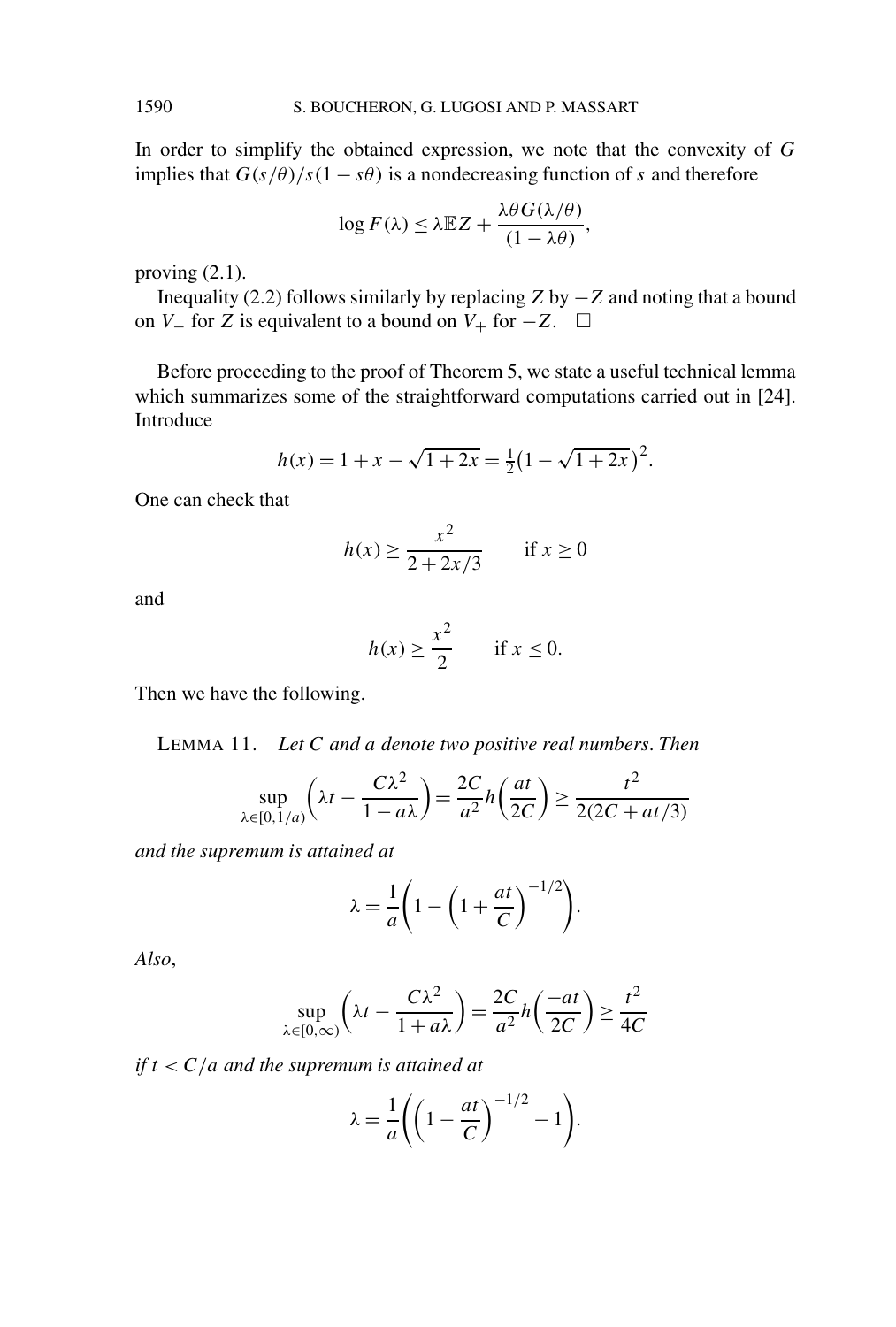PROOF OF THEOREM 5. Let  $\lambda > 0$ . The same way as in the first steps of the proof of Theorem 2, we have

$$
\lambda \mathbb{E}[Ze^{\lambda Z}] - \mathbb{E}[e^{\lambda Z}] \log \mathbb{E}[e^{\lambda Z}]
$$
  
\n
$$
\leq \mathbb{E}[e^{\lambda Z}V_+] \leq \lambda^2 (a \mathbb{E}[Ze^{\lambda Z}] + b \mathbb{E}[e^{\lambda Z}])
$$

where at the last step we used assumption  $(2.3)$ .

Denoting, once again,  $F(\lambda) = \mathbb{E}[e^{\lambda Z}]$ , the above inequality becomes

$$
\lambda F'(\lambda) - F(\lambda) \log F(\lambda) \le a \lambda^2 F'(\lambda) + b \lambda^2 F(\lambda).
$$

After dividing both sides by  $\lambda^2 F(\lambda)$ , once again we see that the left-hand side is iust the derivative of  $H(\lambda) = \lambda^{-1} \log F(\lambda)$ , so we obtain

 $H'(\lambda) \leq a(\log F(\lambda))' + b.$ 

Using the fact that  $H(0) = F'(0)/F(0) = \mathbb{E}Z$  and  $\log F(0) = 0$ , and integrating the inequality, we obtain

$$
H(\lambda) \leq \mathbb{E}Z + a\log F(\lambda) + b\lambda,
$$

or, if  $\lambda < 1/a$ ,

$$
\log \mathbb{E}[\lambda (Z - \mathbb{E}[Z])] \le \frac{\lambda^2}{1 - a\lambda} (a \mathbb{E} Z + b),
$$

proving the first inequality. The inequality for the upper tail now follows by Markov's inequality and Lemma 11.  $\square$ 

PROOF OF THEOREM 6. To prove lower-tail inequalities we obtain upper bounds for  $F(\lambda) = \mathbb{E}[\exp(\lambda Z)]$  with  $\lambda < 0$ . By the second inequality of Proposition 10,

$$
\lambda \mathbb{E}[Z e^{\lambda Z}] - \mathbb{E}[e^{\lambda Z}] \log \mathbb{E}[e^{\lambda Z}]
$$
  
\n
$$
\leq \sum_{i=1}^{n} \mathbb{E}[e^{\lambda Z} \psi(\lambda (Z^{(i)} - Z)) \mathbb{1}_{Z < Z^{(i)}}]
$$
  
\n
$$
\leq \sum_{i=1}^{n} \mathbb{E}[e^{\lambda Z} \lambda^{2} (Z^{(i)} - Z)^{2} \mathbb{1}_{Z < Z^{(i)}}]
$$
  
\n[using  $\lambda < 0$  and that  $\psi(-x) \leq x^{2}$  for  $x > 0$ ]

$$
= \lambda^2 \mathbb{E}[e^{\lambda Z} V_-\]
$$
  

$$
\leq \lambda^2 \mathbb{E}[e^{\lambda Z} g(Z)].
$$

Since  $g(Z)$  is a nondecreasing and  $e^{\lambda Z}$  is a decreasing function of *Z*, Chebyshev's association inequality (see, e.g., [9]) implies that

$$
\mathbb{E}[e^{\lambda Z}g(Z)] \leq \mathbb{E}[e^{\lambda Z}]\mathbb{E}[g(Z)].
$$

*,*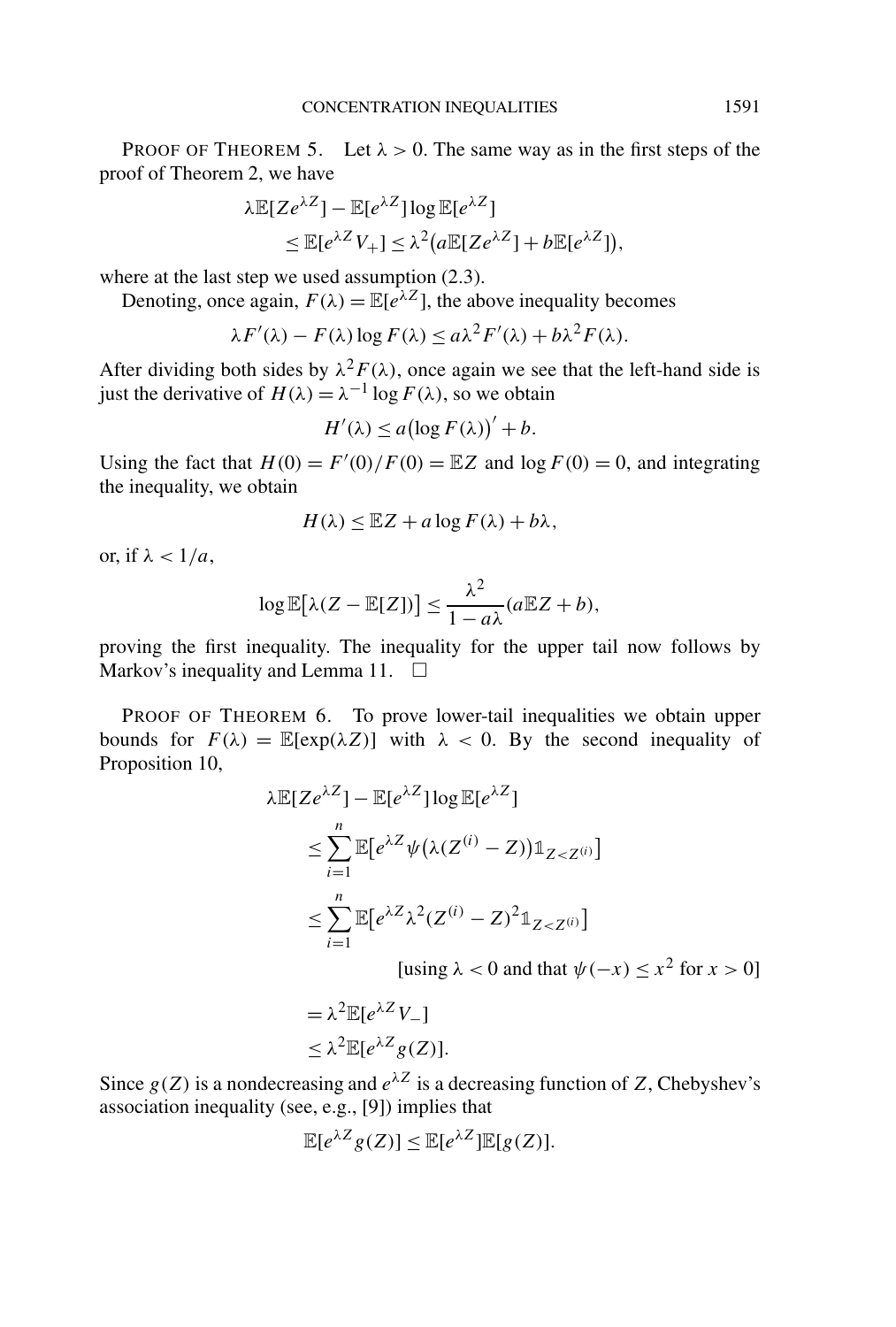Thus, dividing both sides of the obtained inequality by  $\lambda^2 F(\lambda)$  and writing  $H(\lambda) = (1/\lambda) \log F(\lambda)$ , we obtain

$$
H'(\lambda) \leq \mathbb{E}[g(Z)].
$$

Integrating the inequality in the interval  $[\lambda, 0)$  we obtain

$$
F(\lambda) \le \exp(\lambda^2 \mathbb{E}[g(Z)] + \lambda \mathbb{E}[Z])
$$

Markov's inequality and optimizing in  $\lambda$  now implies the theorem.  $\Box$ 

PROOF OF THEOREM 7. The key observation is that the function  $\psi(x)/x^2$  is increasing if  $x > 0$ . Choose  $K > 0$ . Thus, for  $\lambda \in (-1/K, 0)$ , the first inequality of Proposition 10 implies that

$$
\lambda \mathbb{E}[Z e^{\lambda Z}] - \mathbb{E}[e^{\lambda Z}] \log \mathbb{E}[e^{\lambda Z}]
$$
  
\n
$$
\leq \sum_{i=1}^{n} \mathbb{E}[e^{\lambda Z} \psi(-\lambda (Z - Z^{(i)})) \mathbb{1}_{Z > Z^{(i)}}]
$$
  
\n
$$
\leq \lambda^2 \frac{\psi(K)}{K^2} \mathbb{E}\bigg[e^{\lambda Z} \sum_{i=1}^{n} (Z - Z^{(i)})^2 \mathbb{1}_{Z > Z^{(i)}}\bigg]
$$
  
\n
$$
\leq \lambda^2 \frac{\psi(K)}{K^2} \mathbb{E}[g(Z) e^{\lambda Z}],
$$

where at the last step we used the condition on  $V_{+}$ .

Just as in the proof of Theorem 6, we bound  $\mathbb{E}[g(Z)e^{\lambda Z}]$  by  $\mathbb{E}[g(Z)]\mathbb{E}[e^{\lambda Z}]$ . The rest of the proof is identical to that of Theorem 6.  $\Box$ 

PROOF OF THEOREM 8. Introduce  $Y = \sqrt{Z}$  and  $Y^{(i)}$  as  $\sqrt{Z^{(i)}}$ . Then

$$
\mathbb{E}\Bigg[\sum_{i}(Y-Y^{(i)})^2\mathbb{1}_{Y>Y^{(i)}}\Big|X_1^n\Bigg]
$$
  
\n
$$
=\mathbb{E}\Bigg[\sum_{i}(\sqrt{Z}-\sqrt{Z^{(i)}})^2\mathbb{1}_{Z>Z^{(i)}}\Big|X_1^n\Bigg]
$$
  
\n
$$
\leq \mathbb{E}\Bigg[\sum_{i}\Big(\frac{Z-Z^{(i)}}{\sqrt{Z}}\Big)^2\mathbb{1}_{Z>Z^{(i)}}\Big|X_1^n\Bigg]
$$
  
\n
$$
\leq \frac{1}{Z}\mathbb{E}\Bigg[\sum_{i}(Z-Z^{(i)})^2\mathbb{1}_{Z>Z^{(i)}}\Big|X_1^n\Bigg]
$$
  
\n
$$
\leq W.
$$

Thus, applying Theorem 2 for *Y* proves the statement.  $\Box$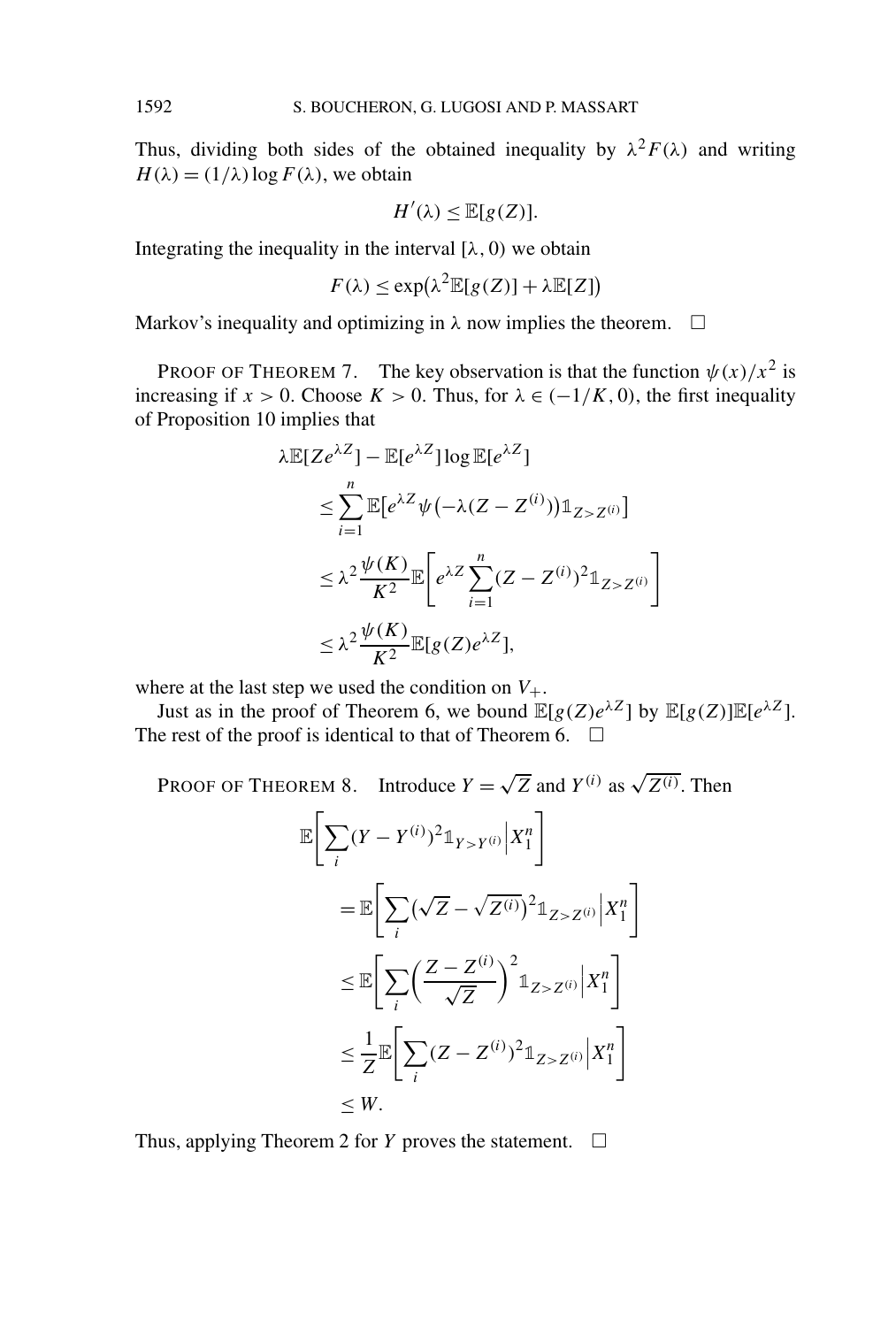PROOF OF THEOREM 9. For any  $p > 0$ ,

$$
\mathbb{E}\Bigg[\sum_{i} (Z^{p} - (Z^{(i)})^{p})^{2} \mathbb{1}_{Z > Z^{(i)}} |X_{1}^{n}\Bigg]
$$
\n
$$
= \mathbb{E}\Bigg[\sum_{i} \Big(\frac{Z}{Z^{1-p}} - \frac{Z^{(i)}}{Z^{(i)}}\Big)^{2} \mathbb{1}_{Z > Z^{(i)}} |X_{1}^{n}\Bigg]
$$
\n
$$
\leq \frac{1}{Z^{2-2p}} \mathbb{E}\Bigg[\sum_{i} (Z - Z^{(i)})^{2} \mathbb{1}_{Z > Z^{(i)}} |X_{1}^{n}\Bigg]
$$
\n
$$
\leq a Z^{\alpha+2p-2}
$$

where at the last step we used the condition of the theorem. The first inequality is obtained by choosing  $p = (2 - \alpha)/2$  and invoking Corollary 3. The choice  $p = 2 - \alpha$  and Corollary 4 give the second inequality.  $\square$ 

**4. Corollaries, relation to previous results.** This section is devoted to surveying some of the existing general concentration inequalities and to pointing out their relationship to the inequalities presented in Section 2.

We first mention a classical inequality whose simplicity and the transparency of its conditions have made it one the most useful concentration result. However, the inequality is too rigid in many situations, as it does not take variance information into account. It was proven explicitly first by McDiarmid [26].

PROPOSITION 12 (Bounded difference inequality). *Assume that*

$$
\sup_{x_1,\ldots,x_n,x'_i\in\mathcal{X}}\left|f(x_1,\ldots,x_n)-f(x_1,\ldots,x_{i-1},x'_i,x_{i+1},\ldots,x_n)\right|\leq c_i,
$$

 $1 \leq i \leq n$ .

*Then, for all*  $t > 0$ ,

$$
\mathbb{P}[Z \ge \mathbb{E}Z + t] \le \exp\left\{-2t^2 / \sum_{i=1}^n c_i^2\right\}
$$

*and*

$$
\mathbb{P}[Z \leq \mathbb{E}Z - t] \leq \exp\left\{-2t^2/\sum_{i=1}^n c_i^2\right\}.
$$

It is immediate to see that Corollary 3 implies (up to constant factors in the exponent) the bounded difference inequality.

In a remarkable series of papers (see [32–34]), Talagrand developed an induction method to prove powerful concentration results in many cases when the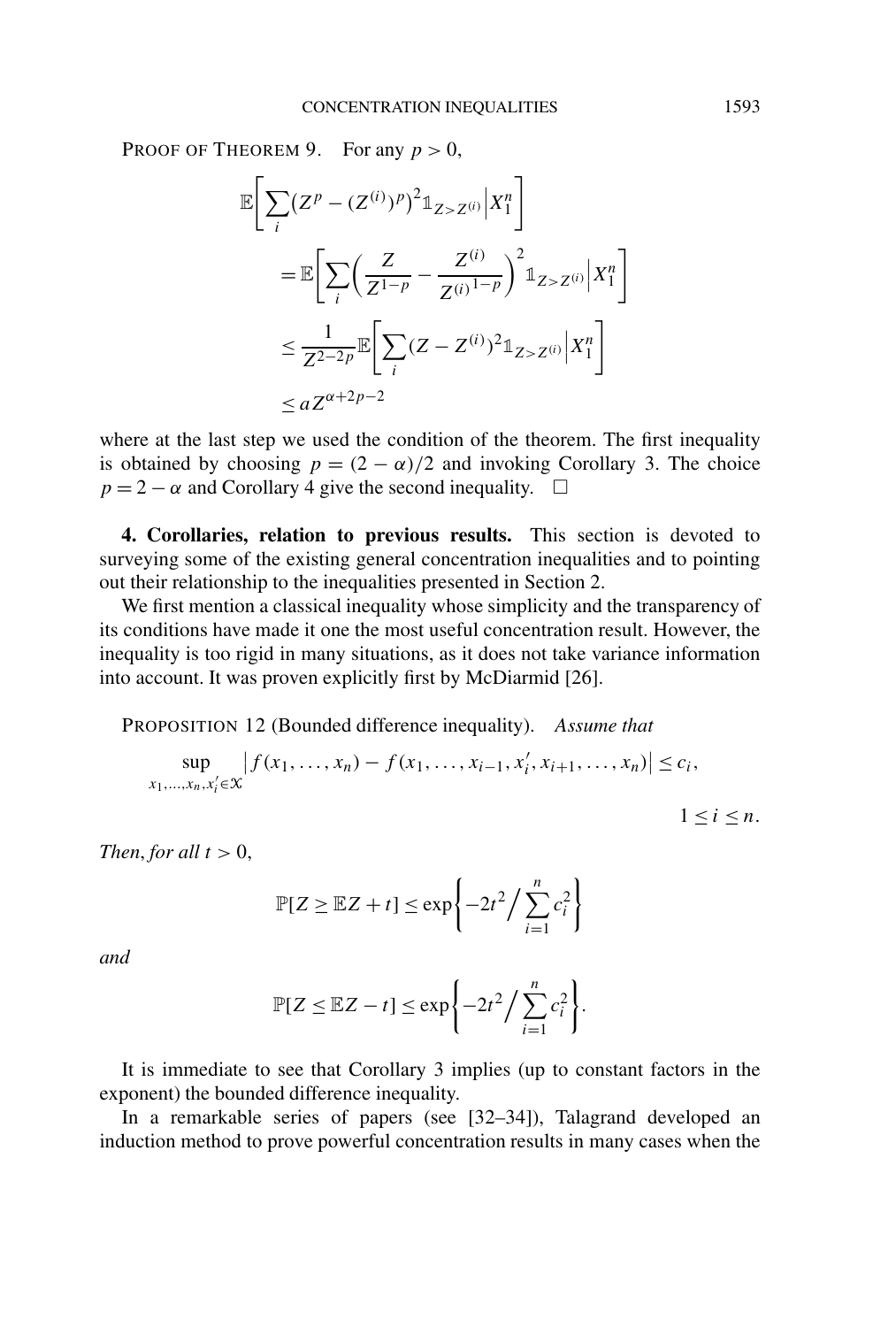bounded difference inequality fails. Perhaps the most widely used of these is the so-called "convex distance inequality" which we recall here:

PROPOSITION 13 (Convex distance inequality). *For any subset*  $A \subseteq \mathcal{X}^n$  *with*  $\mathbb{P}[X_1^n \in A] \ge 1/2$  *and*  $t > 0$ ,

$$
\mathbb{P}[d_T(X_1^n, A) \ge t] \le 2e^{-t^2/4},
$$

*where for any*  $x_1^n = (x_1, \ldots, x_n) \in \mathcal{X}^n$ ,

$$
d_T(x_1^n, A) = \sup_{\alpha \in [0, \infty)^n : ||\alpha|| = 1} d_{\alpha}(x_1^n, A)
$$

*denotes the convex distance of x<sup>n</sup>* <sup>1</sup> *from the set A*. *Here*

$$
d_{\alpha}(x_1^n, A) = \inf_{y_1^n \in A} d_{\alpha}(x_1^n, y_1^n) = \inf_{y_1^n \in A} \sum_{i \,:\, x_i \neq y_i} |\alpha_i|.
$$

Even though at first sight it is not obvious how Talagrand's result can be used to prove concentration for general functions  $f$  of  $X_1^n$ , apparently with relatively little work, the theorem may be converted into very useful inequalities. Talagrand [32] and Steele [31] survey a large variety of applications. Here we show that Corollary 3 and Theorem 7 imply the convex distance inequality, though with a worse constant in the exponent.

Define the random variable  $Z = d_T(X_1^n, A)$ . It is known [32] that  $d_T(\cdot, \cdot)$  can be represented as a saddle point. Let  $\mathcal{M}(A)$  denote the set of probabilities on A. Then

$$
d_T(X_1^n, A) = \inf_{\nu \in \mathcal{M}(A)} \sup_{\alpha : \|\alpha\|_2 \le 1} \sum_j \alpha_j \mathbb{E}_{\nu} [\mathbb{1}_{X_j \ne Y_j}]
$$
  
= 
$$
\sup_{\alpha : \|\alpha\|_2 \le 1} \inf_{\nu \in \mathcal{M}(A)} \sum_j \alpha_j \mathbb{E}_{\nu} [\mathbb{1}_{X_j \ne Y_j}],
$$

where the saddle point is achieved. This follows from Sion's minmax theorem [29]: let  $f(x, y)$  denote a function from  $\mathcal{X} \times \mathcal{Y}$  to  $\mathbb R$  that is convex and lowersemicontinuous with respect to *x*, concave and upper-semicontinuous with respect to  $y$ , if  $X$  is convex and compact, then

$$
\inf_{x} \sup_{y} f(x, y) = \sup_{y} \inf_{x} f(x, y) = \min_{x} \sup_{y} f(x, y).
$$

The summation is indeed linear with respect to its two arguments. Moreover, let us fix  $X_1^n$  for a moment. Rather than minimizing in the large space  $\mathcal{M}(A)$ , we may as well perform minimization on a convex closed set of probabilities on {0*,* 1}*<sup>n</sup>* by mapping  $y_1^n \in A$  on  $(\mathbb{1}_{y_j \neq X_j})_{1 \leq j \leq n}$ . Let us denote this mapping by  $\chi$  (note that the mapping depends on  $X_1^n$ , we omit this dependence to alleviate notation). The set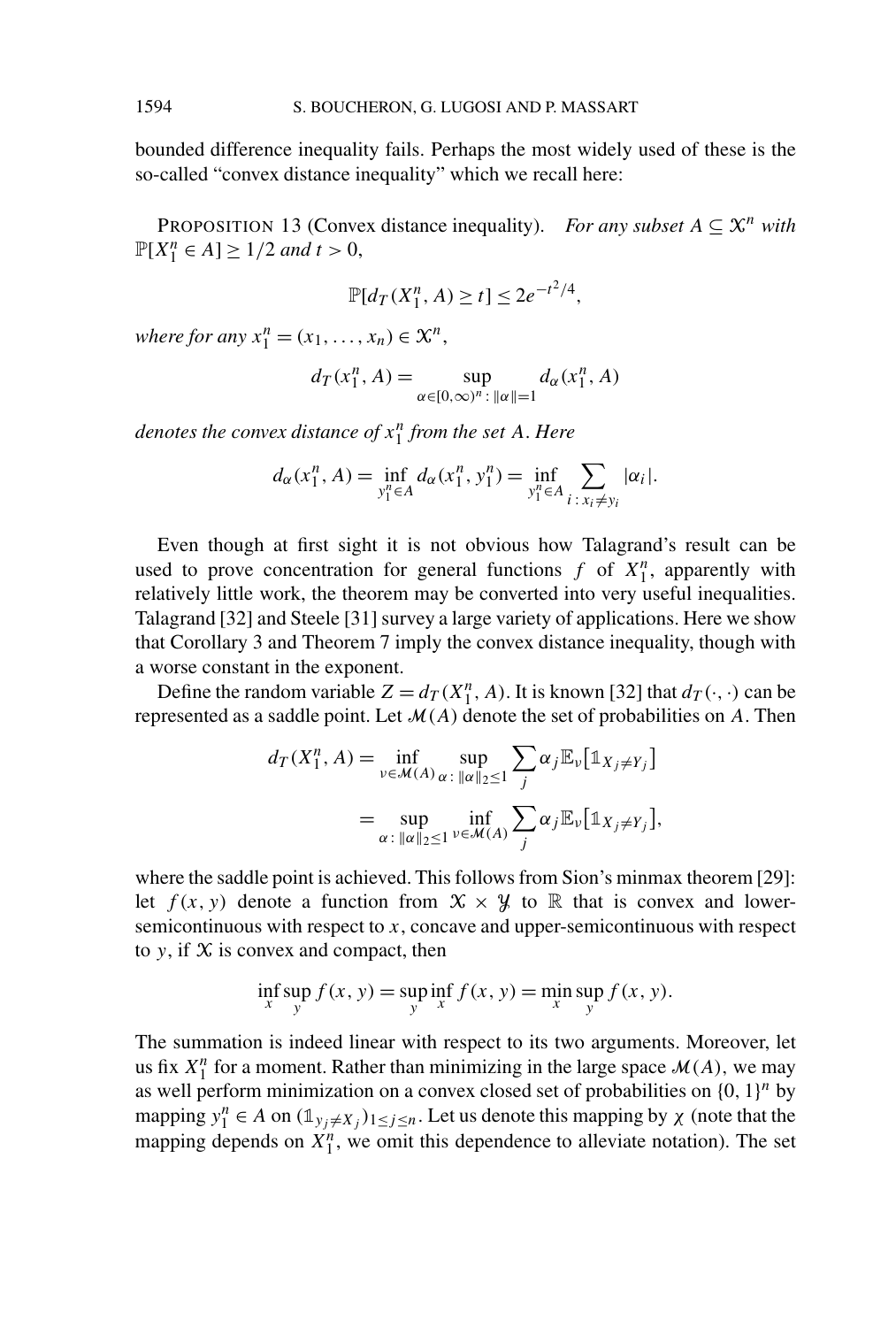$\mathcal{M}(A) \circ \chi^{-1}$  of image probability measures on  $\{0, 1\}^n$  coincides with  $\mathcal{M}(\chi(A))$ . It is convex and compact. We may rewrite  $d_T(X_1^n, A)$  as

$$
\sup_{\alpha \,:\, \|\alpha\|_2 \le 1} \inf_{\mu \in \mathcal{M}(A)\circ \chi^{-1}} \sum_j \alpha_j \mathbb{E}_{\mu}[\omega_j] = \inf_{\mu \in \mathcal{M}(A)\circ \chi^{-1}} \sup_{\alpha \,:\, \|\alpha\|_2 \le 1} \sum_j \alpha_j \mathbb{E}_{\mu}[\omega_j]
$$

where  $\omega$  denotes a generic element of  $\{0, 1\}^n$ . Then the summation is continuous with respect to its arguments, and the extrema are taken in compact spaces. If  $(\widehat{\mu}, \widehat{\alpha})$  is a saddle point in  $\mathcal{M}(A) \circ \chi^{-1} \times \mathbb{R}^n$ , then any  $\widehat{\nu} \in \mathcal{M}(A)$  with  $\widehat{\nu} \circ \chi^{-1} = \widehat{\mu}$ is such that  $(\hat{\nu}, \hat{\alpha})$  is a saddle point.

Let  $(\widehat{\nu}, \widehat{\alpha})$  be a saddle point for  $X_1^n$ . We have

$$
Z^{(i)} = \inf_{\nu \in \mathcal{M}(A)} \sup_{\alpha} \sum_{j} \alpha_{j} \mathbb{E}_{\nu} [\mathbb{1}_{X_{j}^{(i)} \neq Y_{j}}] \geq \inf_{\nu \in \mathcal{M}(A)} \sum_{j} \widehat{\alpha}_{j} \mathbb{E}_{\nu} [\mathbb{1}_{X_{j}^{(i)} \neq Y_{j}}].
$$

Let  $\tilde{\nu}$  denote the distribution on *A* that achieves the infimum in the latter expression. Now we have

$$
Z = \inf_{\nu} \sum_{j} \widehat{\alpha}_{j} \mathbb{E}_{\nu} [\mathbb{1}_{X_{j} \neq Y_{j}}] \leq \sum_{j} \widehat{\alpha}_{j} \mathbb{E}_{\tilde{\nu}} [\mathbb{1}_{X_{j} \neq Y_{j}}].
$$

Hence we get

$$
Z - Z^{(i)} \leq \sum_j \widehat{\alpha}_j \mathbb{E}_{\tilde{\nu}} \big[ \mathbb{1}_{X_j \neq Y_j} - \mathbb{1}_{X_j^{(i)} \neq Y_j} \big] = \widehat{\alpha}_i \mathbb{E}_{\tilde{\nu}} \big[ \mathbb{1}_{X_i \neq Y_i} - \mathbb{1}_{X_i^{(i)} \neq Y_i} \big] \leq \widehat{\alpha}_i.
$$

Therefore  $V_+ \le \sum_i \widehat{\alpha}_i^2 = 1$ . Therefore, by Corollary 3, for any  $t > 0$ ,

$$
\mathbb{P}[d_T(X_1^n, A) - \mathbb{E}d_T(X_1^n, A) \ge t] \le e^{-t^2/4}.
$$

Note that by Efron–Stein inequality  $Var[d_T(X_1^n, A)] \leq \mathbb{E}[V_+] \leq 1$ . Writing  $P(A) = \mathbb{P}[X_1^n \in A]$ , as by Chebyshev inequality:

$$
\mathbb{P}[d_T(X_1^n, A) - \mathbb{E}d_T(X_1^n, A) \le -t] \le \frac{\text{Var}[d_T(X_1^n, A)]}{t^2} \le \frac{1}{t^2},
$$

we get

$$
\mathbb{E}d_T(X_1^n, A) \le \frac{1}{\sqrt{P(A)}},
$$

which is less than  $\sqrt{2}$  if  $P(A) \ge 1/2$ . Let  $a = \sqrt{2}$ , plugging this into the upper-tail inequality for  $d_T(X_1^n, A)$  above, we get

$$
\mathbb{P}[d_T(X_1^n, A) \ge t + a] \le e^{-t^2/4}
$$

but, for  $t > a$ ,  $(t - a)^2 \le t^2/2 - 4 \log 2$  and thus for such *t*'s,

$$
\mathbb{P}[d_T(X_1^n, A) \ge t] \le 2e^{-t^2/8},
$$

which, for  $\mathbb{P}[X_1^n \in A] \ge 1/2$ , is Talagrand's convex distance inequality except that the constant 4 in the exponent is now replaced by the worse value 8.

Next we recall one of the corollaries of Proposition 13 which is at the basis of many successful applications of the convex distance inequality.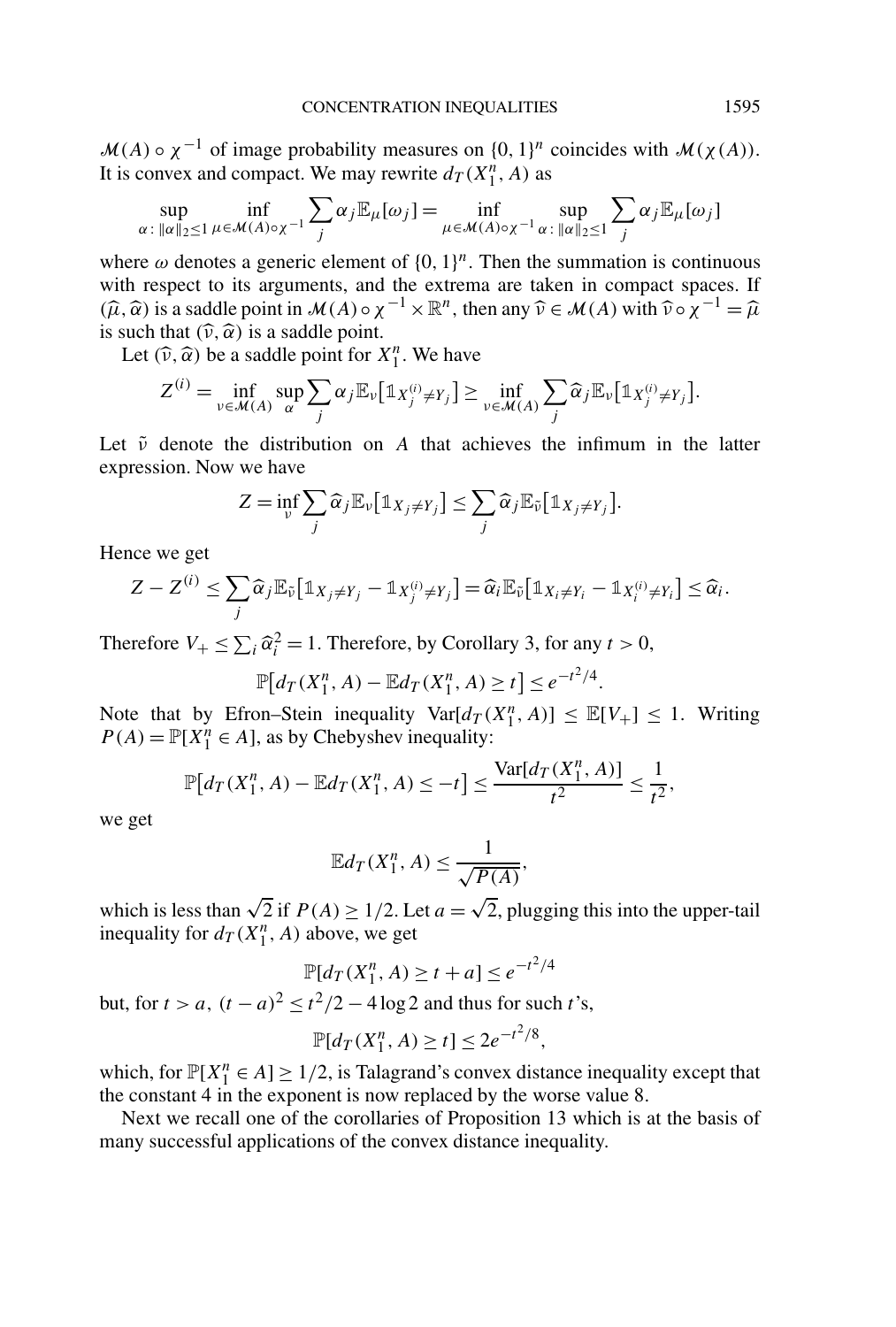COROLLARY 14 (Configuration function bound). *Assume that*  $f : X \to \mathbb{R}^+$  *is a* configuration function, *that is, for all*  $\mathbf{x} = (x_1, \ldots, x_n) \in \mathcal{X}^n$ *, there exists a set*  $I \in \{1, \ldots, n\}$  *of indices such that*  $f(\mathbf{x}) = |I|$  *and for all*  $\mathbf{y} = (y_1, \ldots, y_n) \in \mathcal{X}^n$ ,  $f(\mathbf{y}) \ge \sum_{i \in I} \mathbb{1}_{x_i = y_i}$ . *Then, for all*  $t > 0$ , *if*  $\mathbb{M}Z$  *denotes the median of*  $Z$ ,

$$
\mathbb{P}[Z \geq \mathbb{M}Z + t] \leq 2 \exp\left[-\frac{t^2}{4\mathbb{M}Z + 4t}\right]
$$

*and*

$$
\mathbb{P}[Z \leq \mathbb{M}Z - t] \leq 2 \exp\bigg[-\frac{t^2}{4\mathbb{M}Z}\bigg].
$$

The configuration function bound has proved useful in obtaining sharp concentration results for functions such as the length of the longest increasing subsequence in a random permutation, the length of the longest common subsequence of two random strings, the number of occupied bins in "bins-and-balls" occupancy problems, etc.

An improved version of the configuration function bound follows from the following inequality which was proved in [4] using the logarithmic-Sobolevinequality approach.

PROPOSITION 15. *Assume that f is nonnegative and that there exists a function*  $g: \mathcal{X}^{n-1} \to R^+$  *such that, for all*  $x_1, \ldots, x_n \in \mathcal{X}$ :

(i) 0 ≤ *f*(*x*<sub>1</sub>*,...,x<sub>n</sub></sub>) − <i>g*(*x*<sub>1</sub>*,...,x<sub>i</sub>*−1*,x<sub>i+1</sub>,...,x<sub>n</sub>*) ≤ 1 *for all i* = 1*,...,n*; (ii)  $\sum_{i=1}^{n} [f(x_1, \ldots, x_n) - g(x_1, \ldots, x_{i-1}, x_{i+1}, \ldots, x_n)] \le f(x_1, \ldots, x_n).$ *Then, for any*  $t > 0$ ,

$$
\mathbb{P}[Z \ge \mathbb{E}Z + t] \le \exp\left[-\frac{t^2}{2\mathbb{E}Z + 2t/3}\right]
$$

*and*

$$
\mathbb{P}[Z \leq \mathbb{E}Z - t] \leq \exp\biggl[-\frac{t^2}{2\mathbb{E}Z}\biggr].
$$

It is easy to see that configuration functions satisfy the conditions of Proposition 15, and so the proposition is a generalization (and improvement) of the configuration function bound. It is also shown in [4] that Proposition 15 may be used to prove concentration bounds for other types of functions such as certain combinatorial entropies.

It is also clear that a function *f* satisfying the conditions of Proposition 15 satisfies the condition of Theorem 5 as well with  $b = 0$  and  $a = 1$ . Thus, Theorem 5 may be considered as a generalization of Proposition 15, though the constants in the bound of Proposition 15 are somewhat better.

In the next sections we present some new applications in which none of the cited methods give satisfactory answers.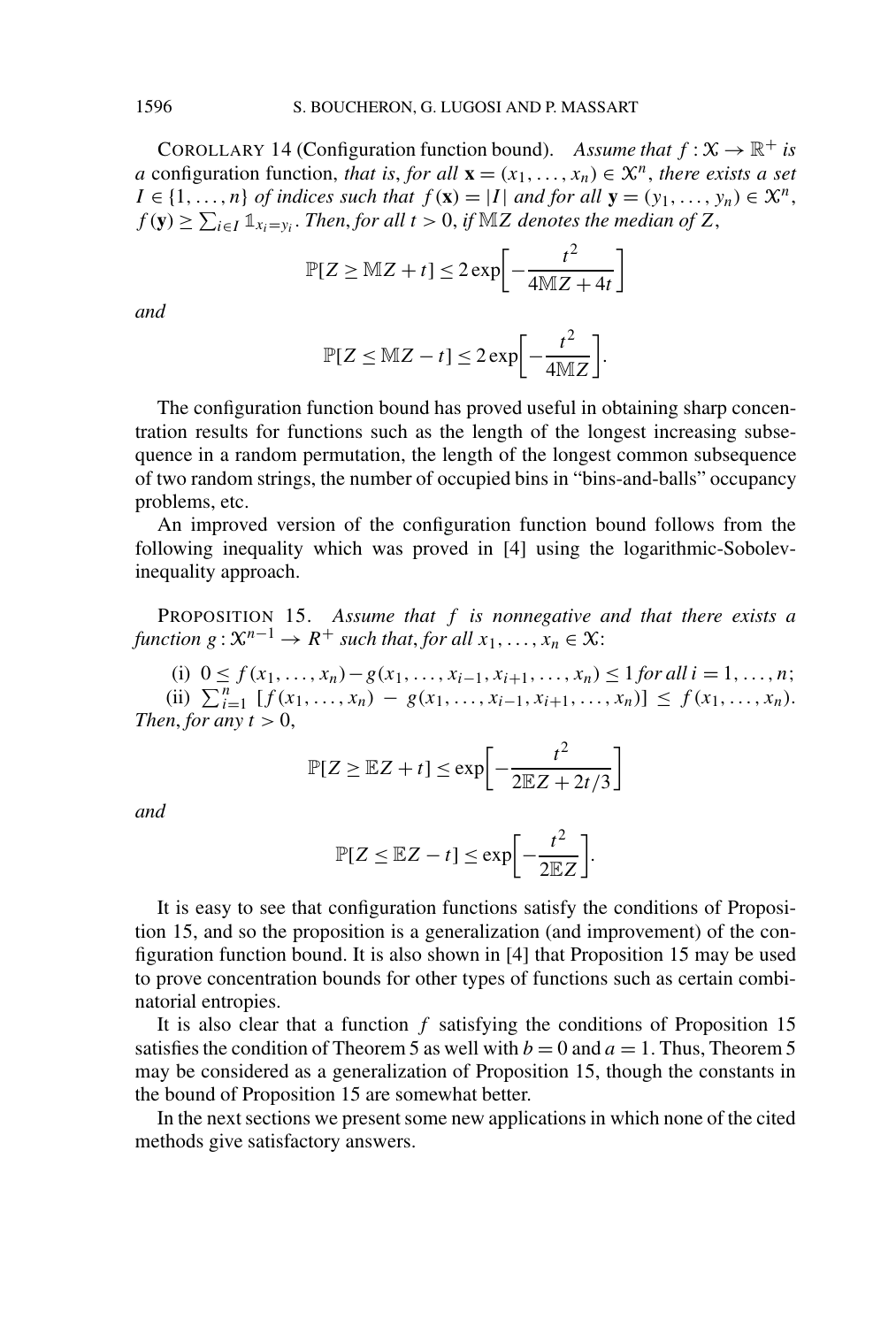**5. Rademacher averages and chaos.** The first applications we present concern Rademacher averages and Rademacher chaos, quantities which play an important role in empirical process theory and in the theory of probability in Banach spaces; see, for example, Ledoux and Talagrand [19] and van der Vaart and Wellner [35]. We start with investigating Rademacher averages of independent Banach-space-valued random variables. We obtain a sharp concentration inequality as a simple application of Proposition 15. Second, we investigate the supremum of Rademacher chaos and provide a simple and transparent proof of Talagrand's concentration inequality published in [33].

5.1. *Rademacher averages.* Let *B* denote a separable Banach space and let  $X_1, \ldots, X_n$  be independent and identically distributed bounded *B*-valued random variables. Without loss of generality we assume that  $||X_1|| \le 1$  almost surely. The quantity of interest is the conditional Rademacher average

$$
Z = \mathbb{E}\bigg[\bigg\|\sum_{i=1}^n \varepsilon_i X_i\bigg\| \bigg| X_1^n\bigg]
$$

where the  $\varepsilon_i$  are independent centered  $\{1, -1\}$ -valued random variables. We offer the following concentration inequalities for *Z*:

THEOREM 16. *For any*  $t > 0$ ,

$$
\mathbb{P}[Z \ge \mathbb{E}Z + t] \le \exp\left[-\frac{t^2}{2\mathbb{E}Z + 2t/3}\right]
$$

*and*

$$
\mathbb{P}[Z \leq \mathbb{E}Z - t] \leq \exp\biggl[-\frac{t^2}{2\mathbb{E}Z}\biggr].
$$

PROOF. It suffices to prove that the function  $f : B^n \to \mathbb{R}^+$  defined by  $f(x_1^n) =$  $\mathbb{E}\left[\left\|\sum_{i=1}^{n} \varepsilon_i x_i\right\|\right]$  satisfies the conditions of Proposition 15. Introduce

$$
Z_i = g(X_1, \ldots, X_{i-1}, X_{i+1}, \ldots, X_n) = \mathbb{E}\bigg[\bigg\|\sum_{j=1, j\neq i}^n \varepsilon_j X_j\bigg\| \bigg| X_1^n\bigg].
$$

Clearly, by monotonicity,  $Z \geq Z_i$ , and since the  $X_i$  are bounded,  $Z - Z_i \leq 1$ .

Let *D* denote a dense countable collection in the unit ball of the dual  $B^*$  of *B*. Then, for each choice of the  $\varepsilon_j$ , the Hahn–Banach theorem implies that there exists some element  $v_{\varepsilon} \in D$  such that

$$
\left\| \sum_{i=1}^n \varepsilon_i X_i \right\| = \left\langle v_{\varepsilon}, \sum_{j=1}^n \varepsilon_j X_j \right\rangle.
$$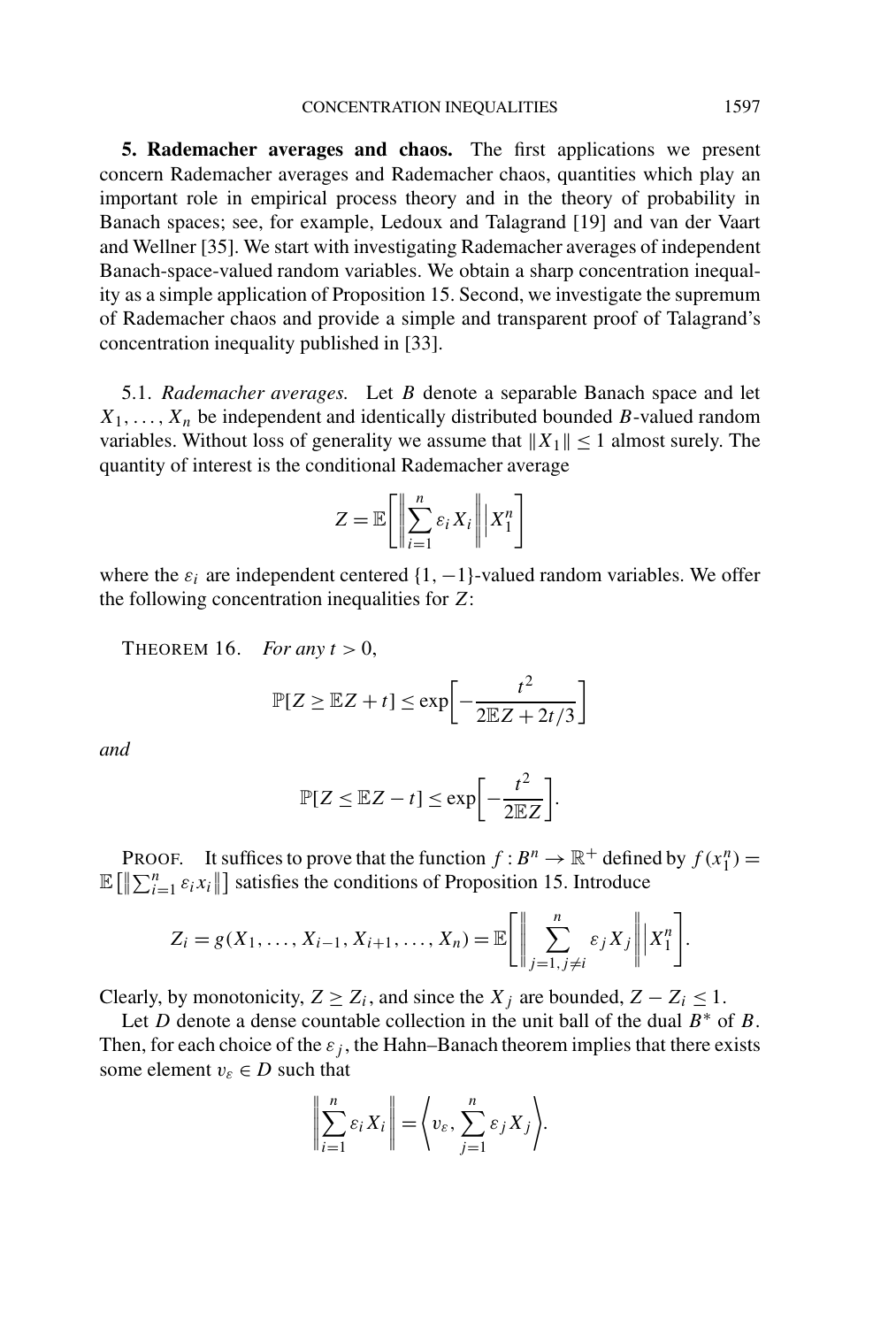Then, for the same realization of the Rademacher variables,

$$
\left\| \sum_{j=1, j \neq i}^{n} \varepsilon_j X_j \right\| \geq \left\langle v_{\varepsilon}, \sum_{j=1, j \neq i}^{n} \varepsilon_j X_j \right\rangle.
$$

Hence, for any given realization of the Rademacher variables,

$$
\sum_{i=1}^{n} (Z - Z_i) = \sum_{i=1}^{n} \left[ \left\| \sum_{i=1}^{n} \varepsilon_i X_i \right\| - \left\| \sum_{j=1, j \neq i}^{n} \varepsilon_j X_j \right\| \right]
$$
  

$$
\leq \sum_{i=1}^{n} \langle v_{\varepsilon}, \varepsilon_i X_i \rangle
$$
  

$$
= \left\| \sum_{i=1}^{n} \varepsilon_i X_i \right\| = Z,
$$

concluding the proof.  $\square$ 

Deriving (upper and lower) tail inequalities for conditional Rademacher averages using Proposition 15 was previously carried out using the "control by *q*-points" concentration inequality derived by Talagrand [19, 35] or the bounded difference inequality. The first method did not seem to provide bounds for lower tails and the second method provided a conservative inequality and did not seem to be able to capture the fact that the conditional Rademacher averages may be much smaller than  $\sqrt{n}$ . This point may be important in statistical applications.

5.2. *Rademacher chaos.* In this section  $\mathcal F$  denotes a collection of  $n \times n$ symmetric matrices  $M$ , and  $\varepsilon_1, \ldots, \varepsilon_n$  are i.i.d. Rademacher variables. We assume that if  $M \in \mathcal{F}$ , then  $-M \in \mathcal{F}$ . To avoid problems with measurability we assume that  $\mathcal F$  is a finite set. For convenience assume that the matrices  $M$  have zero diagonal, that is,  $M(i, i) = 0$  for all  $M \in \mathcal{F}$  and  $i = 1, \ldots, n$ . We investigate concentration of the random variable

$$
Z = \sup_{M \in \mathcal{F}} \sum_{i,j \le n} \varepsilon_i \varepsilon_j M(i,j).
$$

Suppose the supremum of the  $L_2$  operator norm of matrices *(M)<sub>M∈F</sub>* is finite, and without loss of generality we assume that this supremum equals one, that is,

$$
\sup_{M \in \mathcal{F}} \sup_{\alpha \colon \sum_{i=1}^n \alpha_i^2 \le 1} \alpha^{\dagger} M \alpha = 1
$$

where  $\alpha^{\dagger}$  denotes the transpose of the vector  $\alpha = (\alpha_1, \ldots, \alpha_n) \in \mathbb{R}^n$ .

The next result is now obtained easily as a consequence of Corollary 4 and Theorem 5. A similar inequality appears in the revolutionary paper of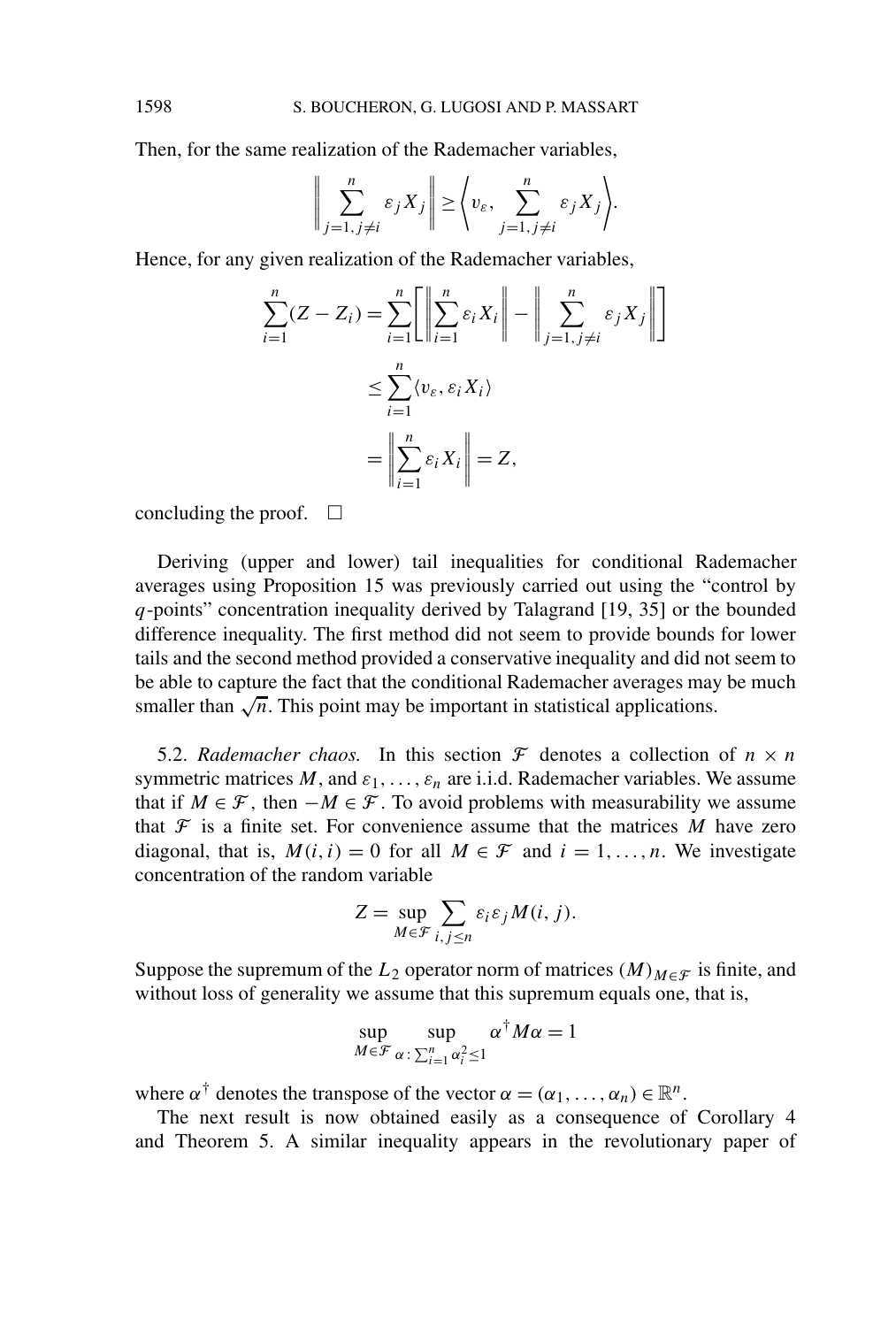Talagrand [33]. We believe that the proof presented here is more transparent than Talagrand's. Note also that Ledoux [17] already used the logarithmic-Sobolevinequality approach to prove a version of Talagrand's theorem, but first Ledoux's constants are significantly worse than the ones obtained here, and second the tail bound does not have exactly the same shape.

THEOREM 17. *For all*  $t > 0$ ,

$$
\mathbb{P}\{Z \ge \mathbb{E}[Z] + t\} \le \exp\left(-\frac{t^2}{32\mathbb{E}[Y^2] + 65t/3}\right)
$$

*where the random variable Y is defined as*

$$
Y = \sup_{M \in \mathcal{F}} \left( \sum_{i=1}^{n} \left( \sum_{j=1}^{n} \varepsilon_j M(i, j) \right)^2 \right)^{1/2}.
$$

PROOF. In order to apply Corollary 4, we need to obtain a suitable upper bound for  $V_+$ . This will be achieved by appealing to Theorem 5. If  $M^*$  denotes an element of  $\mathcal F$  such that  $Z = \sum_{i,j} \sum_{i \neq j} \mathcal E_i \mathcal E_j M^*(i,j)$  then by a straightforward argument we see that for each  $k = 1, \ldots, n$ ,

$$
\mathbb{E}\big[(Z-Z^{(k)})^2\mathbb{1}_{Z>Z^{(k)}}\big|\varepsilon_1^n\big]\leq 8\bigg(\sum_{i=1}^n\varepsilon_iM^*(i,k)\bigg)^2
$$

and therefore

$$
V_{+} = \mathbb{E}\bigg[\sum_{k=1}^{n} (Z - Z^{(k)})^2 \mathbb{1}_{Z > Z^{(k)}} \bigg| \varepsilon_1^n \bigg]
$$
  

$$
\leq 8 \sup_{M \in \mathcal{F}} \sum_{k=1}^{n} \bigg(\sum_{i=1}^{n} \varepsilon_i M(i,k)\bigg)^2 = 8Y^2.
$$

We may now apply Corollary 4 if we can obtain a suitable bound for the moment generating function of  $8Y^2$ . We do this by applying the same method to the variable  $\overline{Y}^2$ . First, using the Cauchy–Schwarz inequality, note that

$$
Y^{2} = \sup_{M \in \mathcal{F}} \sup_{\alpha \in \mathbb{R}^{n} : \|\alpha\|_{2} \leq 1} \left( \sum_{i=1}^{n} \varepsilon_{i} \sum_{k=1}^{n} \alpha_{k} M(i, k) \right)^{2}.
$$

Introducing the notation  $b_i = b_i(M, \alpha) = \sum_{k=1}^n \alpha_k M(i, k)$  we may rewrite the expression of  $Y^2$  as

$$
Y^2 = \sup_b \left( \sum_{i=1}^n \varepsilon_i b_i \right)^2
$$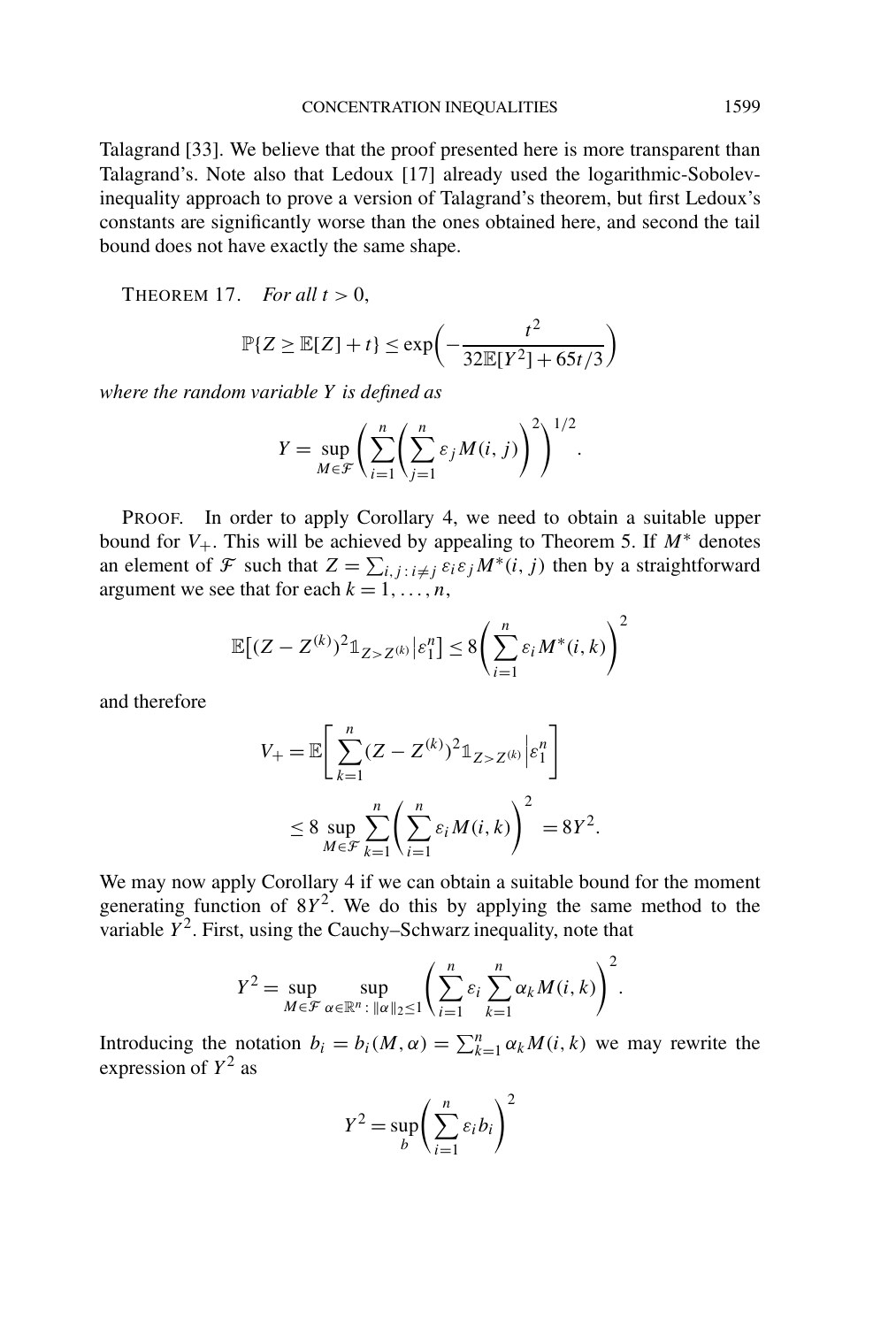where the supremum is taken over all vectors  $b = b(M, \alpha) = (b_1(M, \alpha), \dots,$  $b_n(M, \alpha)$ ) with  $M \in \mathcal{F}$  and  $\alpha : ||\alpha||_2 \leq 1$ . Let  $Y^{(i)}$  be defined as

$$
\sup_b \left( \sum_{j=1}^n \varepsilon_j^{(i)} b_j \right)^2
$$

*.*

Clearly, for all  $i \leq n$ ,

$$
(Y^2 - Y^{(i)^2}) \mathbb{1}_{Y^2 > Y^{(i)^2}} \le 2Y(Y - Y^{(i)}).
$$

Hence, denoting by  $b^*$  the vector that achieves  $Y^2 = \left(\sum_{i=1}^n \varepsilon_i b_i^*\right)^2$ ,

$$
\mathbb{E}\Big[(Y^2 - Y^{(i)^2})^2 \mathbb{1}_{Y^2 > Y^{(i)^2}} | \varepsilon_1^n \Big] \n\le 4Y^2 \mathbb{E}[(Y - Y^{(i)})^2 \mathbb{1}_{Y > Y^{(i)}} | \varepsilon_1^n ] \n\le 4Y^2 (b_i^*)^2 \mathbb{E}[(\varepsilon_i - \varepsilon_i')^2 | \varepsilon_1^n ] \n\le 8Y^2 (b_i^*)^2.
$$

From this it follows that

$$
\mathbb{E}\bigg[\sum_{i=1}^n (Y^2 - Y^{(i)}^2)^2 \mathbb{1}_{Y^2 > Y^{(i)}^2} \bigg| \varepsilon_1^n\bigg] \le 8Y^2 \sup_b \sum_{i=1}^n b_i^2.
$$

But

$$
\sup_{b} \sum_{i=1}^{n} b_i^2 = \sup_{M \in \mathcal{F}} \sup_{\alpha \in \mathbb{R}^n : ||\alpha||_2 \le 1} \sum_{i=1}^{n} \left( \sum_{k=1}^{n} \alpha_k M(i, k) \right)^2
$$

is just the maximal norm of the matrices *M* which we assumed to be equal to one. Therefore,

$$
\mathbb{E}\bigg[\sum_{i=1}^{n} (Y^2 - Y^{(i)^2})^2 \mathbb{1}_{Y^2 > Y^{(i)^2}} \bigg| \varepsilon_1^n \bigg] \le 8Y^2
$$

hence  $Y^2$  satisfies the conditions of Theorem 5 with  $a = 8$  and  $b = 0$ . Thus, we obtain

$$
\log \mathbb{E}[\exp(\lambda(Y^2 - \mathbb{E}[Y^2]))] \le \frac{\lambda^2}{1 - 8\lambda} 8 \mathbb{E}[Y^2].
$$

This bound is exactly of the form required by Corollary 4 which, in turn, implies the stated inequality.  $\square$ 

Next we study lower-tail inequalities for *Z*. In this case we have been unable to recover Talagrand's bound which states a bound of the same form as that for the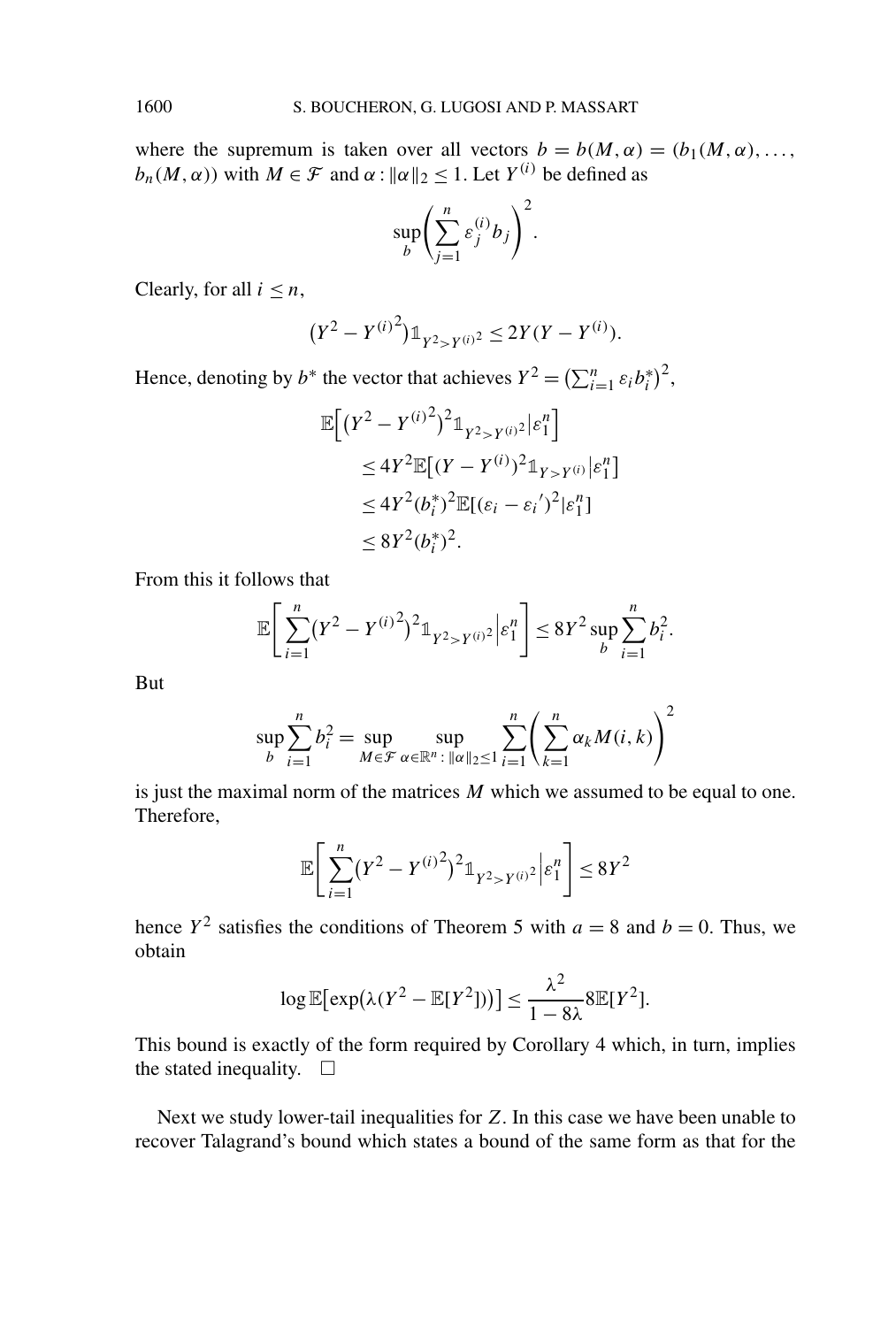upper tail. Here we summarize an alternative bound which is an easy consequence of Theorem 7.

Let U' denote

$$
U' = \sup_{M \in \mathcal{F}} \max_{i} \sum_{j} |M(i, j)| = \sup_{M \in \mathcal{F}} \sup_{\varepsilon_1^n} \max_{i} \sum_{j} \varepsilon_j M(i, j).
$$

Thus, U' is the supremum of the norms of the operators  $\ell_{\infty}^n \to \ell_{\infty}^n$  defined by the matrices  $M$ . Note that as the supremum of the  $L_2$  operator norm of matrices  $(M)_{M \in \mathcal{F}}$  is at most  $U', U' \geq 1$ .

In order to apply Theorem 7, we need first an upper bound on  $Z - Z^{(i)}$  when  $Z > Z^{(i)}$ . Let again  $M^*$  denote an element of  $\mathcal{F}$  such that  $\sum_{i,j} \varepsilon_i \varepsilon_j M^*(i,j) =$  $\sup_{M \in \mathcal{F}} \sum_{i,j} \varepsilon_i \varepsilon_j M(i, j)$ . Then

$$
(Z - Z^{(i)})\mathbb{1}_{Z > Z^{(i)}} \le 4 \left| \sum_{j} \varepsilon_{j} M^{*}(i, j) \right|
$$
  

$$
\le 4 \sup_{M \in \mathcal{F}} \sup_{\varepsilon_{1}^{n}} \max_{i} \sum_{j} \varepsilon_{j} M(i, j)
$$
  

$$
\le 4U'.
$$

Thus for  $\lambda \in [0, 1/(4U'))$ , using the same notation as above for *Y*,

$$
\sum_{i} \mathbb{E}[e^{-\lambda Z} \psi(\lambda(Z - Z^{(i)})) \mathbb{1}_{Z > Z^{(i)}}] \leq \sum_{i} \lambda^2 \psi(1) \mathbb{E}[e^{-\lambda Z} (Z - Z^{(i)})^2 \mathbb{1}_{Z > Z^{(i)}}]
$$
  

$$
\leq \lambda^2 \psi(1) 8 \mathbb{E}[e^{-\lambda Z} Y^2].
$$

Hence for  $\lambda \in [0, 1/(4U'))$ ,

$$
\log \mathbb{E}[e^{-\lambda(Z-\mathbb{E}[Z])}] \leq \frac{\lambda^2 8\psi(1)\mathbb{E}[Y^2]}{1-(8\psi(1))\lambda}.
$$

Using Lemma 11, this leads to the following lower tail bounds. If either  $U' \leq 2\psi(1)$ or  $U' \ge 2\psi(1)$  and  $t \le \mathbb{E}[Y^2]((1 - 2\psi(1)/U')^{-2} - 1)$ , then

$$
\mathbb{P}\{Z \le \mathbb{E}[Z] - t\} \le \exp\bigg(\frac{-t^2}{16\psi(1)(2\mathbb{E}[Y^2] + t/3)}\bigg).
$$

On the other hand, if  $U' \ge 2\psi(1)$  and  $t \ge \mathbb{E}[Y^2]((1 - 2\psi(1)/U')^{-2} - 1)$ , then

$$
\mathbb{P}\{Z \le \mathbb{E}[Z] - t\} \le \exp\left(\frac{-t}{8U'}\frac{U' - 2\psi(1)}{U' - \psi(1)}\right)
$$

*.*

These bounds should be compared with Theorem 1.2 in [33]. According to this theorem, there exists a universal constant *K* such that

$$
\mathbb{P}\{|Z-\mathbb{M}[Z]|>t\}\leq 2\exp\biggl(-\frac{1}{K}\min\biggl(\frac{t^2}{\mathbb{E}^2[Y]},t\biggr)\biggr).
$$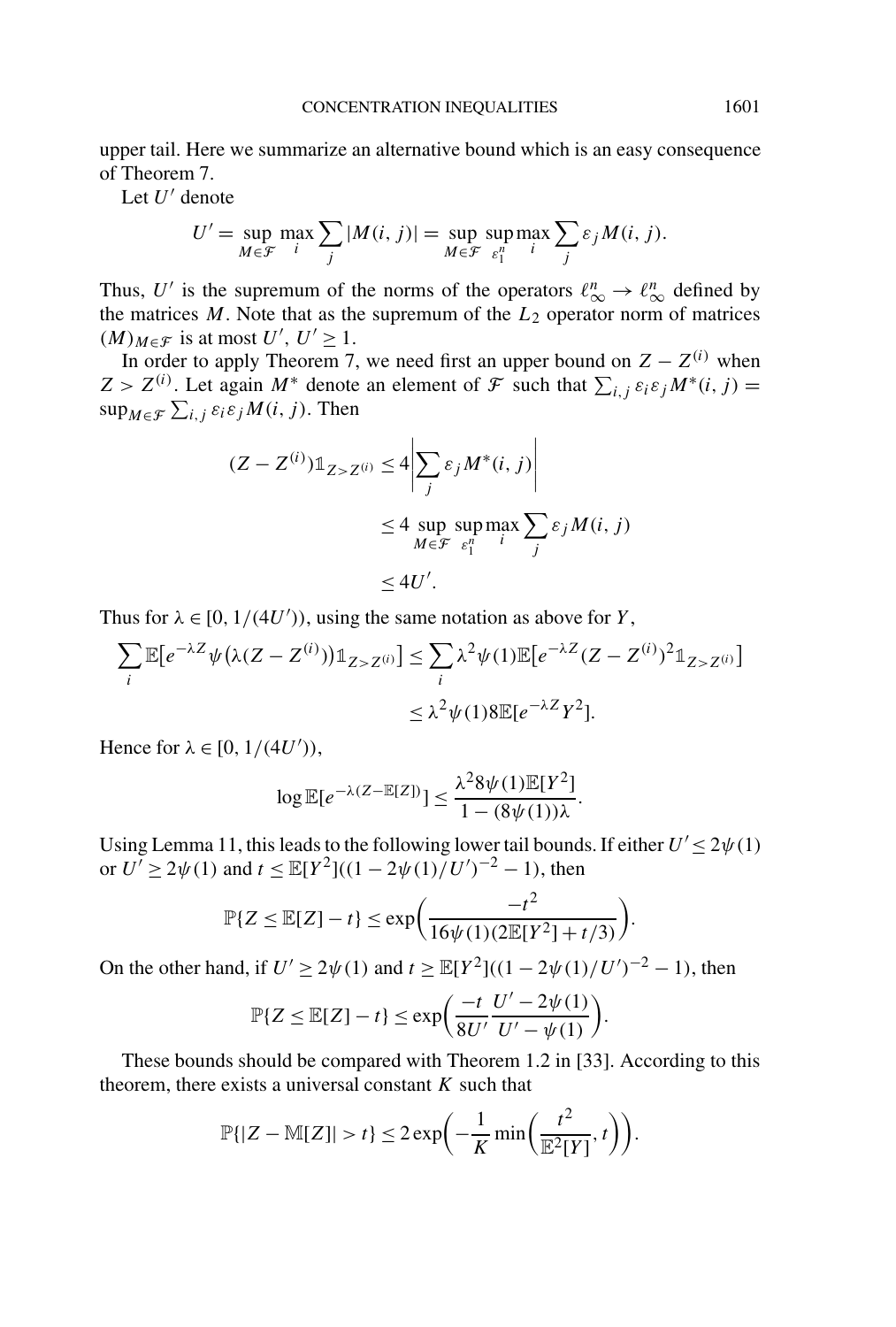As *Y* is concentrated around its mean,  $\mathbb{E}[Y^2]$  and  $\mathbb{E}^2[Y]$  scale in the same way, and deviations from above in Theorem 17 are controlled essentially in the same way as in [33]. When  $U'$  is of the same order of magnitude as  $U$  this is also true for deviations from below.

Theorem 17 should also be compared with Theorem 3.1 in Ledoux [17]. Ledoux's tail bound has the form

$$
\mathbb{P}\{Z+\mathbb{E}[Z]+t\} \leq 2\exp\biggl(-\frac{1}{K}\min\biggl(t,\frac{t^2}{\mathbb{E}[Z]+\mathbb{E}^2[Y]}\biggr)\biggr).
$$

The term  $\mathbb{E}[Z]$  in the denominator of the exponent appears because of the way  $\mathbb{E}[Y^2 \exp(\lambda Z)]$  is dealt with. Instead of using the decoupling device (3.1), Ledoux uses a truncation argument and integration by parts.

For more information on related results on Rademacher chaos we refer the reader to Ledoux and Talagrand [19] and Giné and de la Peña [6].

**6. Counting small subgraphs in random graphs.** Recently an important body of work has been dedicated to the concentration of the number of occurrences of certain small subgraphs in a random graph; see Kim and Vu [14], Vu [36, 37], Janson and Rucinski [12, 13] and the references therein. The purpose of this section is to point out that the inequalities presented in this paper provide a convenient and often sharp tool for deriving such results. In particular, we study two simple examples. First, we consider the number of triangles in a random graph, and show how the best-known inequalities can be recovered by the new methodology. Second, new concentration inequalities are derived for the number of cycles of length four which improve the best-known results in a certain range of the parameters.

Throughout the section, we consider the Erdös–Rényi *G(n, p)* model of a random graph. Such a graph has *n* vertices and for each pair  $(u, v)$  of vertices an edge is inserted between  $u$  and  $v$  with probability  $p$ , independently. We write  $m = \binom{n}{2}$ , and denote the indicator variables of the *m* edges by  $X_1, \ldots, X_m$ .

REMARK 1 (Janson's inequality). For problems of the type studied in this section, Janson's inequality [10] provides a sharp tool to obtain upper bounds for the lower tail. More precisely, let  $I$  denote a family of subsets of the edges and define the number of occurrences of elements of  $\ell$  in the random graph by

$$
Z = \sum_{\alpha \in \mathcal{I}} \prod_{i \in \alpha} X_i.
$$

One typical example is when  $\ell$  contains all triples of edges which form a triangle. Write

$$
I_{\alpha} \stackrel{\Delta}{=} \prod_{i \in \alpha} X_i.
$$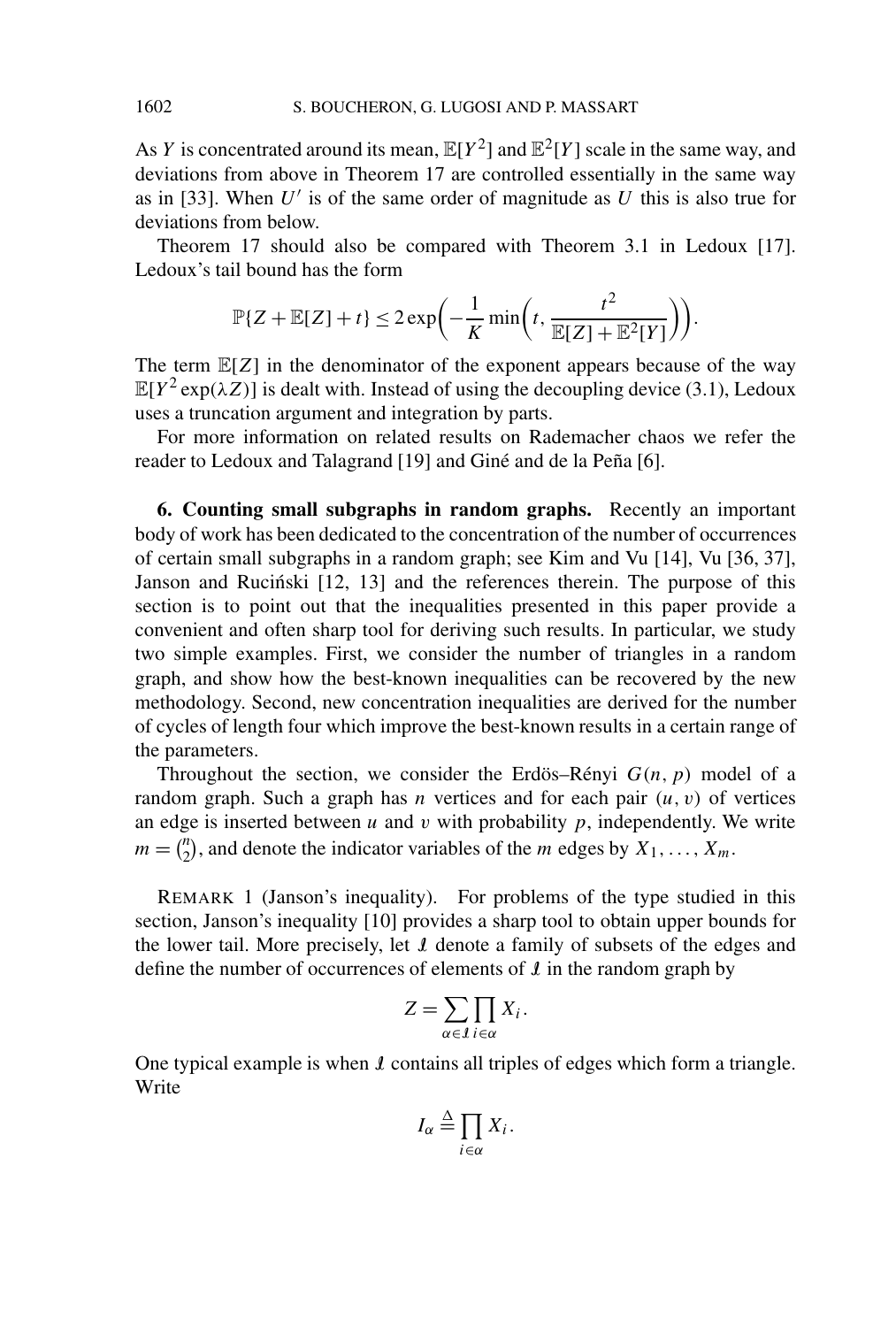Then expectation and variance of *Z* can be computed easily:

$$
\mathbb{E}[Z] = \sum_{\alpha \in \mathcal{I}} \mathbb{E}[I_{\alpha}],
$$
  
 
$$
Var[Z] = \sum_{\alpha} (\mathbb{E}[I_{\alpha}] - \mathbb{E}[I_{\alpha}]^2) + \sum_{\alpha, \beta : \alpha \cap \beta \neq \varnothing} [\mathbb{E}[I_{\alpha}I_{\beta}] - \mathbb{E}[I_{\alpha}]\mathbb{E}[I_{\beta}]].
$$

Define

$$
\delta = \frac{\sum_{\alpha,\beta \,:\, \alpha \cap \beta \neq \varnothing} \mathbb{E}[I_{\alpha}I_{\beta}]}{\mathbb{E}[Z]}.
$$

Note that

$$
\text{Var}[Z] \leq \sum_{\alpha} \mathbb{E}[I_{\alpha}] + \sum_{\alpha, \beta : \alpha \cap \beta \neq \varnothing} \mathbb{E}[I_{\alpha}I_{\beta}] = (1 + \delta) \mathbb{E}[Z].
$$

On the other hand, let  $k$  be the maximum cardinality of the sets in  $\mathcal{I}$ . Then the Efron–Stein estimate of the variance becomes

$$
\mathbb{E}[V_{-}] = \sum_{i} \mathbb{E}[(Z - Z^{(i)})^{2} \mathbb{1}_{Z < Z^{(i)}}]
$$
\n
$$
\leq \sum_{i} \mathbb{E}\bigg[\sum_{\alpha : i \in \alpha} (I_{\alpha})^{2}\bigg]
$$
\n
$$
= \sum_{i} \mathbb{E}\bigg[\sum_{\alpha : \in i \in \alpha} I_{\alpha} + \sum_{\alpha \neq \beta : i \in \alpha \cap \beta} I_{\alpha} I_{\beta}\bigg]
$$
\n
$$
= \sum_{\alpha} \sum_{i \in \alpha} \mathbb{E}[I_{\alpha}] + \sum_{\alpha \neq \beta} \sum_{i \in \alpha \cap \beta} \mathbb{E}[I_{\alpha} I_{\beta}]
$$
\n
$$
\leq k(1 + \delta)\mathbb{E}[Z]
$$

which is *k* times larger than the direct bound on the variance.

Janson's inequality states that for all  $t \in [0, EZ]$ ,

$$
\mathbb{P}[Z < \mathbb{E}Z - t] \le \exp\bigg(\frac{-t^2}{2(1+\delta)\mathbb{E}[Z]}\bigg).
$$

This nice and elegant result is basically unimprovable. It is quite straightforward to derive a similar inequality using the methods of this paper. More precisely (the details are omitted), one obtains, using Theorem 6,

$$
\mathbb{P}[Z < \mathbb{E}Z - t] \le \exp\bigg(\frac{-t^2}{4k(1+\delta)\mathbb{E}[Z]}\bigg).
$$

In typical cases *k* is a small constant (e.g.,  $k = 3$  in the case when *l* is the class of all triangles) and we come within a constant factor of Janson's inequality, though we do not quite achieve it. The reason is that, as we have seen it above, the Efron– Stein estimate is at least *k* times larger than the true value of the variance. This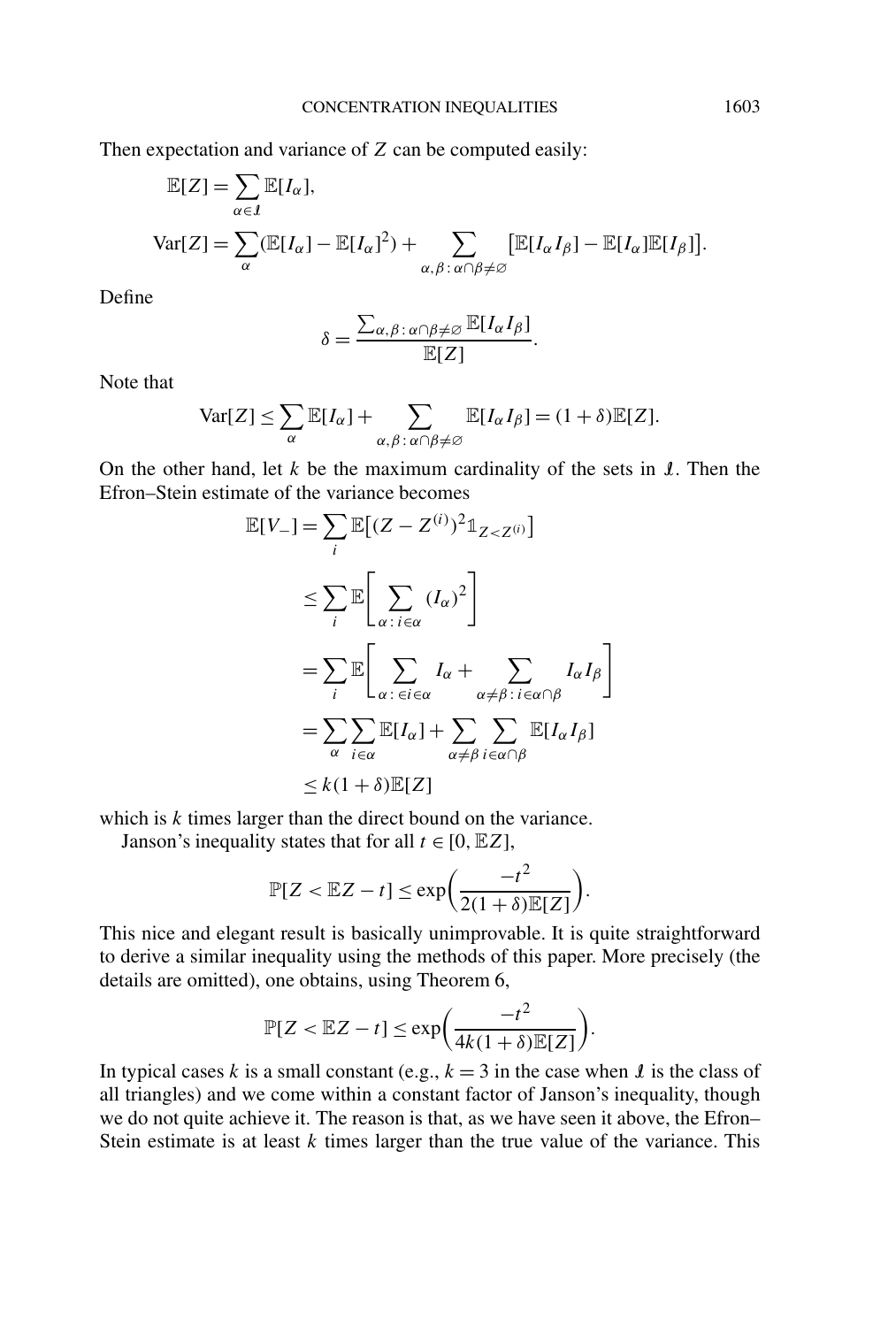explains the appearance of the extra factor of *k* in the exponential version of the Efron–Stein inequality.

In contrast to lower-tail bounds, obtaining sharp bounds for  $P[Z > EZ + t]$ remains a challenge. Janson and Ruciński [12] give an excellent overview of the different attempts that have been made to derive bounds for the upper tail. In the next two subsections our aim is to demonstrate that the method of this paper may be a serious contender to get sharp results.

6.1. *Counting triangles.* In this section we consider the number of triangles in a random graph. A triangle is a set of three edges defined by vertices *u, v, w* such that the edges are of the form  $\{u, v\}$ ,  $\{v, w\}$  and  $\{w, u\}$ . Let *Z* denote the number of triangles in a random graph. Note that

$$
\mathbb{E}[Z] = \frac{n(n-1)(n-2)}{6}p^3 \approx \frac{n^3p^3}{6}
$$

and

$$
Var(Z) = {n \choose 3} (p^3 - p^6) + {n \choose 4} {4 \choose 2} (p^5 - p^6).
$$

We offer the following exponential inequality for the upper tail probabilities of *Z*, which matches the best results announced in [13].

THEOREM 18. Let 
$$
K > 1
$$
. Then, for all  $0 \le t \le (K^2 - 1)\mathbb{E}Z$ ,  
\n
$$
\mathbb{P}\{Z > \mathbb{E}[Z] + t\} \le \exp\left(-\frac{t^2}{(K+1)^2 \mathbb{E}[Z](24np^2 + 24\log n + 14t/((K+1)\sqrt{\mathbb{E}[Z]}))}\right) \times \frac{t^2}{12n\mathbb{E}[Z] + 6nt)}
$$

*.*

**PROOF.** We apply Theorem 8. First we derive a suitable bound for  $V_+$ . If *v* and *u* denote the extremities of edge *i* ( $1 \le i \le m$ ), then we denote by  $B_i$  the number of vertices *w* such that edges  $(u, w)$  and  $(v, w)$  exist in the random graph. Then

$$
V_{+} = \sum_{i=1}^{m} \mathbb{E}[(Z - Z^{(i)})^{2}1_{Z > Z^{(i)}} | X_{1}^{m}]
$$
  
= 
$$
\sum_{i=1}^{m} X_{i} (1 - p) B_{i}^{2}
$$
  

$$
\leq \sum_{i=1}^{m} X_{i} B_{i}^{2}.
$$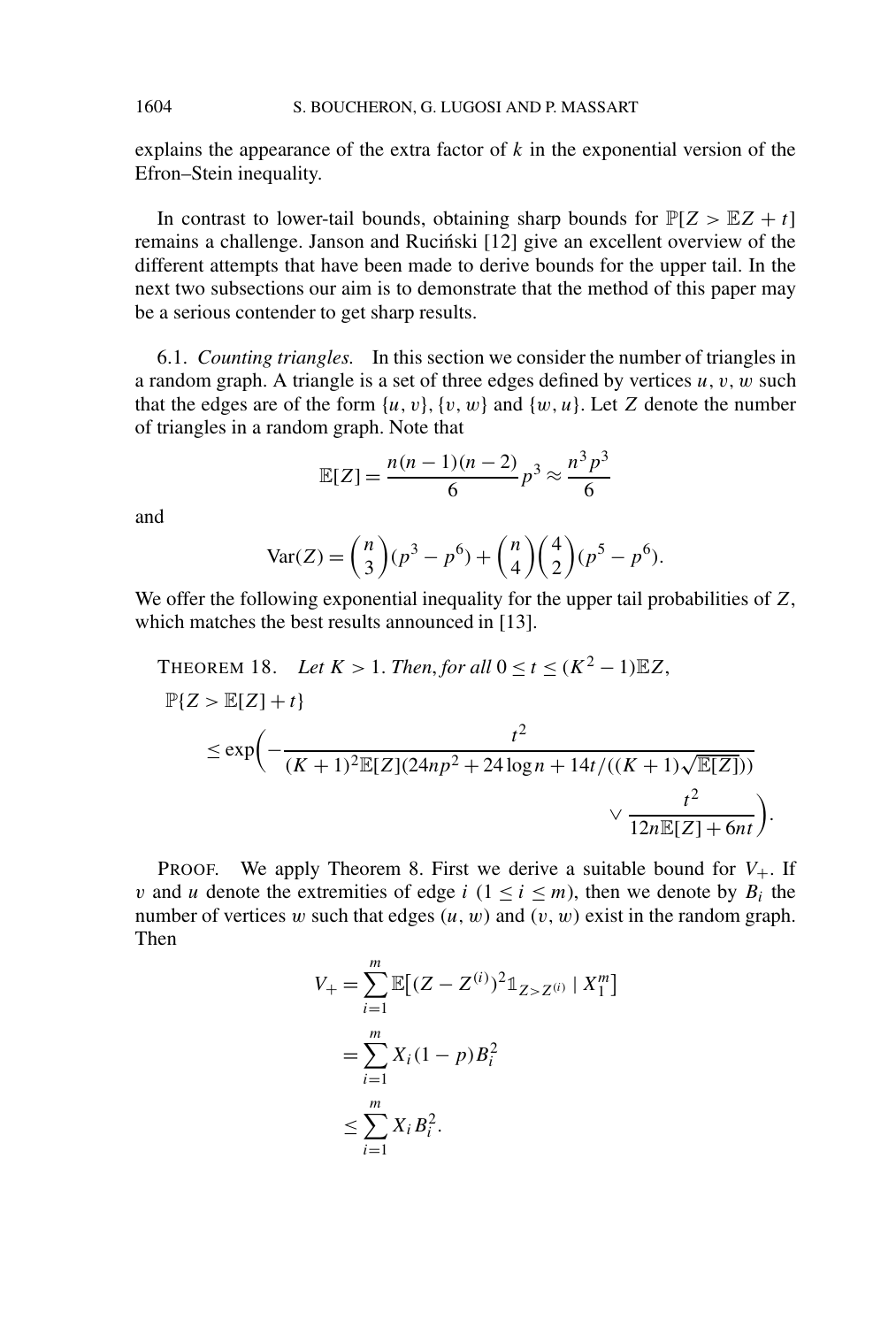Since  $\sum_{i=1}^{m} X_i B_i = 3Z$ , we have

$$
V_{+} \leq \sum_{i=1}^{m} X_{i} \left( \max_{j=1,\dots,m} B_{j} \right) B_{i} \leq \left( \max_{j=1,\dots,m} B_{j} \right) \sum_{i=1}^{m} X_{i} B_{i} \leq 3 \left( \max_{j=1,\dots,m} B_{j} \right) Z.
$$

Using the trivial upper bound max<sub>j</sub>  $B_j \le n$  and Theorem 5, one gets the second upper bound in the theorem.

To obtain the first bound, we use Theorem 8. In order to do so, we need to bound the moment generating function of  $W \stackrel{\Delta}{=} 3 \max_{j=1,...,m} B_j$ . Observe that

$$
\sum_{i} (W - W^{(i)})^2 \mathbb{1}_{W > W^{(i)}} \le 18W.
$$

Hence, by Theorem 5,

$$
\log \mathbb{E}\big[e^{\lambda(W - \mathbb{E}[W])}\big] \le \frac{18\lambda^2 \mathbb{E}[W]}{1 - 18\lambda}.
$$

Denote  $Y = \sqrt{Z}$ . Theorem 8 leads to

$$
\log \mathbb{E}[\exp(\lambda(Y - \mathbb{E}[Y]))] \leq \frac{\lambda}{1 - \lambda} \left( \frac{18\lambda^2 \mathbb{E}[W]}{1 - 18\lambda} + \lambda \mathbb{E}[W] \right) \leq \frac{\lambda^2 \mathbb{E}[W]}{1 - 19\lambda}.
$$

This, by Lemma 11, implies

$$
\mathbb{P}\{Y > \mathbb{E}[Y] + t\} \le \exp\biggl(-\frac{t^2}{4\mathbb{E}[W] + 14t}\biggr).
$$

 $W/3$  is the maximum of  $m = \binom{n}{2}$  binomial random variables with parameters  $(n, p^2)$ . In order to upper bound  $\mathbb{E}[W/3]$ , it is convenient to use the following device which we learned from G. Pisier. Let  $S_i$  with  $i \leq m$  denote a sequence of binomially distributed random variables with parameters *n* and  $p^2$ . By Jensen's inequality,

$$
\mathbb{E}[W/3] \le \log \left( \mathbb{E} \left[ \max_{i \le m} e^{S_i} \right] \right)
$$
  
\n
$$
\le \log \left( \mathbb{E}[me^{S_1}] \right)
$$
  
\n
$$
= \log m + \log \left( \mathbb{E}[e^{S_1}] \right)
$$
  
\n
$$
\le \log m + (e - 1)np^2
$$
  
\n
$$
\le 2 \log n + 2np^2.
$$

Hence, we obtain the following bound for the tail of *Y* :

$$
\mathbb{P}\{Y \ge \mathbb{E}[Y] + t\} \le \exp\biggl(-\frac{t^2}{24(np^2 + \log n) + 14t}\biggr).
$$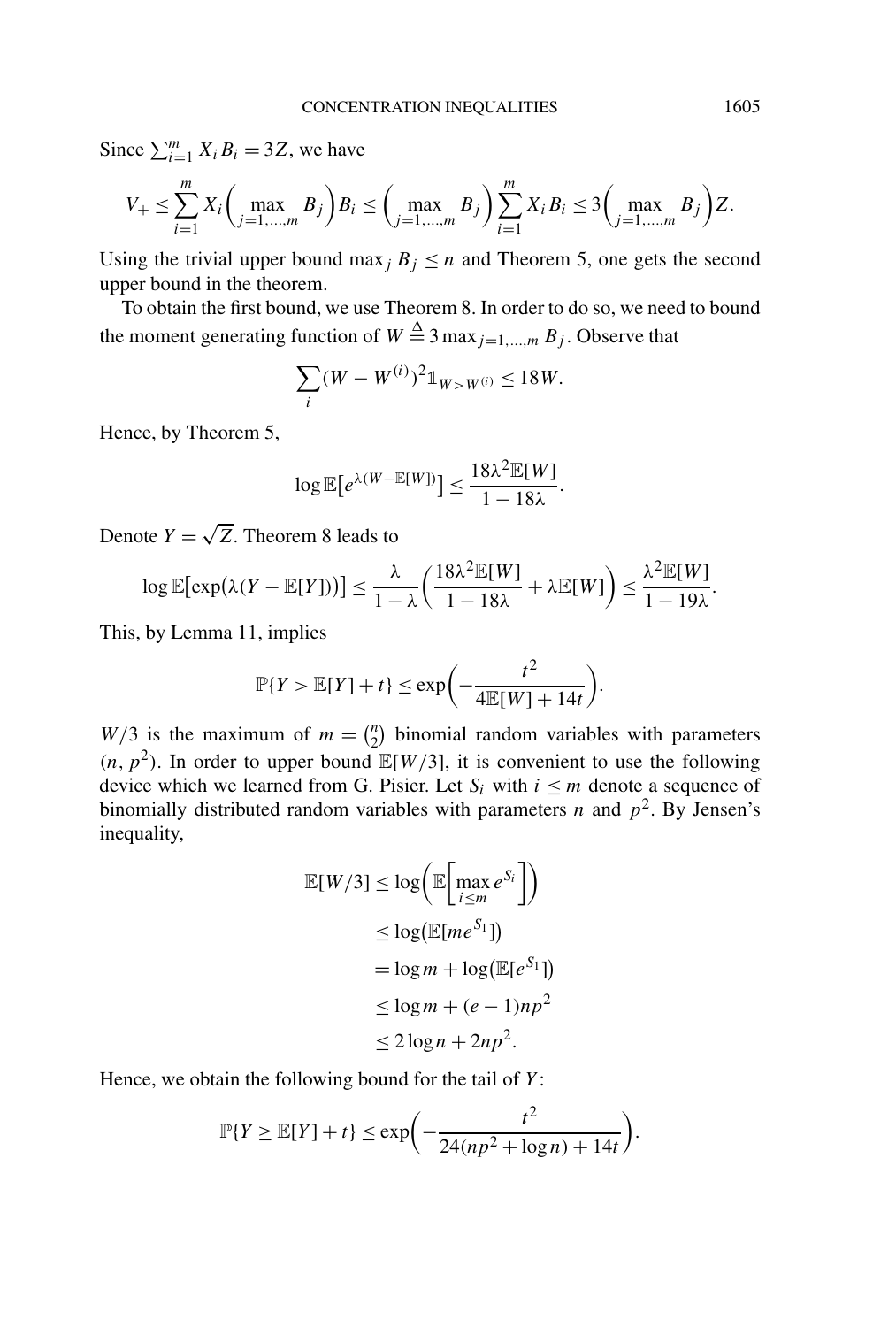Now it is straightforward to get tail bounds for the number *Z* of triangles. Let *K* > 1 be arbitrary, and assume that  $t < (K^2 - 1)E[Z]$ . Then

$$
\mathbb{P}{Z > \mathbb{E}[Z] + t}
$$
\n
$$
\leq \mathbb{P}\Big\{Y \geq \sqrt{\mathbb{E}[Y^2]} \sqrt{1 + t/\mathbb{E}[Y^2]}\Big\}
$$
\n
$$
\leq \mathbb{P}\Big\{Y \geq \sqrt{\mathbb{E}[Y^2]}(1 + t/((K+1)\mathbb{E}[Y^2]))\Big\} \qquad \text{(since } t \leq (K^2 - 1)\mathbb{E}[Z])
$$
\n
$$
\leq \mathbb{P}\Big\{Y \geq \mathbb{E}[Y] + t/((K+1)\sqrt{\mathbb{E}[Z]})\Big\}
$$
\n
$$
\leq \exp\Big(-\frac{t^2}{(K+1)^2\mathbb{E}[Z](24np^2 + 24\log n + 14t/((K+1)\sqrt{\mathbb{E}[Z]}))}\Big)
$$

as desired.  $\Box$ 

To understand the inequality, we summarize some of its consequences for different choices of *t* and for different ranges of the parameter *p*. For different ranges of *t*, we obtain the following bounds:

(a) 
$$
0 \le t \le \sqrt{\mathbb{E}[Z]}(np^2 + \log n)
$$
:  
\n
$$
\mathbb{P}\{Z \ge \mathbb{E}[Z] + t\} \le \exp\left(-\frac{t^2}{256\mathbb{E}[Z](np^2 + \log n)}\right).
$$

This is the "Gaussian" range. Note that, up to the  $\log n$  term, the denominator

coincides with the variance.  
\n(b) 
$$
\sqrt{\mathbb{E}[Z]}(np^2 + \log n) \le t \le \mathbb{E}[Z] \wedge n\sqrt{\mathbb{E}[Z]}:
$$
  
\n
$$
\mathbb{P}\{Z \ge \mathbb{E}[Z] + t\} \le \exp\left(-\frac{t}{256\sqrt{\mathbb{E}[Z]}}\right).
$$

(c)  $\mathbb{E}[Z] \wedge n\sqrt{\mathbb{E}[Z]} \le t \le n^2 \vee \mathbb{E}[Z]$ , then, if  $n \ge \sqrt{\mathbb{E}[Z]}$  and  $np^2 + \log n <$ <sup>√</sup>E[*Z*]:

$$
\mathbb{P}\{Z \ge \mathbb{E}[Z] + t\} \le \exp\biggl(-\frac{\sqrt{t}}{256}\biggr),\,
$$

otherwise

$$
\mathbb{P}\{Z \ge \mathbb{E}[Z] + t\} \le \exp\biggl(-\frac{t^2}{18n\mathbb{E}[Z]}\biggr).
$$

(d)  $n^2 \vee \mathbb{E}[Z] < t$ ,

$$
\mathbb{P}\{Z \ge \mathbb{E}[Z] + t\} \le \exp\biggl(-\frac{t}{18n}\biggr).
$$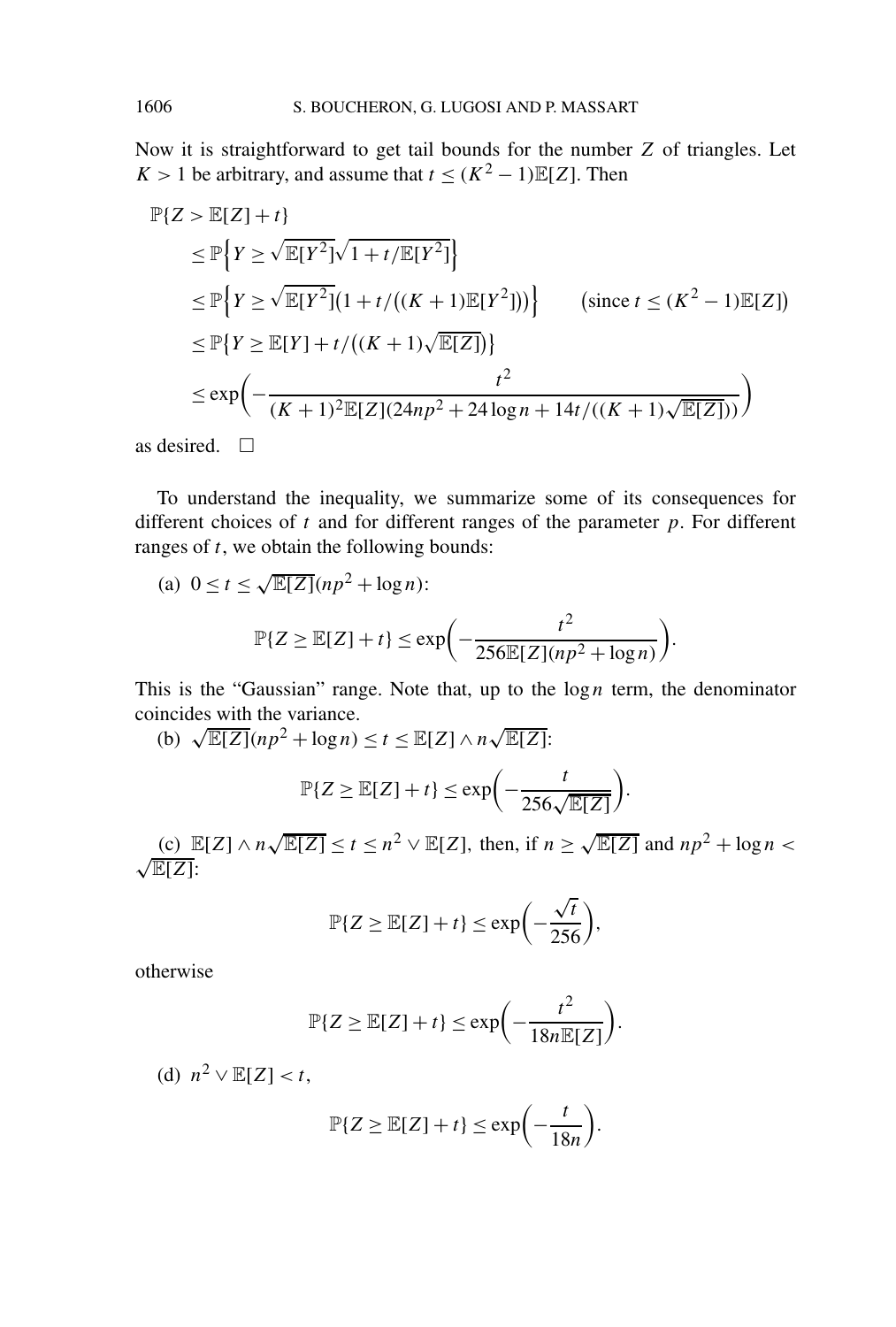REMARK 2. In [13], Table 2, Janson and Rucinski compare tail bounds obtained by different methods for  $t = \mathbb{E}[Z]$ . They actually relate the exponents in tail bounds with *n* and *p*. Their results are best appreciated by letting *n* go to infinity while keeping  $np^{\alpha}$  constant for some fixed  $\alpha$ . The best relation they get is obtained using some tailored version of the "deletion method." They show that

$$
-\max\left(\frac{n}{\mathbb{E}[Z]}, \frac{1}{\sqrt{\mathbb{E}[Z]}}\right) \log \mathbb{P}\{Z \ge 2\mathbb{E}[Z]\}
$$

remains bounded away from 0. This also follows from the bounds described above.

6.2. *Counting occurrences of*  $C_4$  *in random graphs.* A cycle  $C_4$  of length 4 is a list of 4 vertices  $u, v, w, s$  such that edges  $(u, v), (v, w), (w, s)$  and  $(s, u)$  exist. Let  $Z$  denote now the number of occurrences of  $C_4$  in a random graph and let again  $m = \binom{n}{2}$  and  $X_i = 1$  if edge *i* exists in the random graph. If *i* denotes the pair of vertices *(u, v)*, let

$$
B_i \triangleq \sum_{(w,s)} X_{(u,w)} X_{(w,s)} X_{(s,v)},
$$

where the sum is over pairs of vertices. This is not a sum of independent random variables as it was the case when dealing with triangles. Note that

$$
\mathbb{E}[Z] = \frac{n!}{8(n-4)!} p^4 \approx \frac{n^4 p^4}{8},
$$

and that

$$
\sum_i \mathbb{E}[(Z-Z^{(i)})^2] \le \sum_i 2p(1-p)\mathbb{E}[B_i^2].
$$

We first apply Theorem 8 and observe that for some range of *p*, it provides meaningful results.

In order to be able to apply Theorem 8, note that

$$
\mathbb{E}\bigg[\sum_{i} (Z - Z^{(i)})^2 \mathbb{1}_{Z > Z^{(i)}} \bigg| X_1^m \bigg] \leq \sum_{i} X_i B_i^2 \leq 4 \bigg(\max_i B_i\bigg) Z.
$$

Let now  $W = 4 \max_i B_i$ .

Observe that for each *i*,  $B_i$  is dominated by a binomial with parameters  $n^2$ and *p*, and thus, by the union bound,

$$
\log \mathbb{E}[e^{\lambda W}] \le \log \mathbb{E}\bigg[\sum_i e^{4\lambda B_i}\bigg]
$$
  
\n
$$
\le 2\log n + \log \mathbb{E}[e^{\lambda B_1}]
$$
  
\n
$$
\le 4\log n + n^2 p(e^{4\lambda} - 1).
$$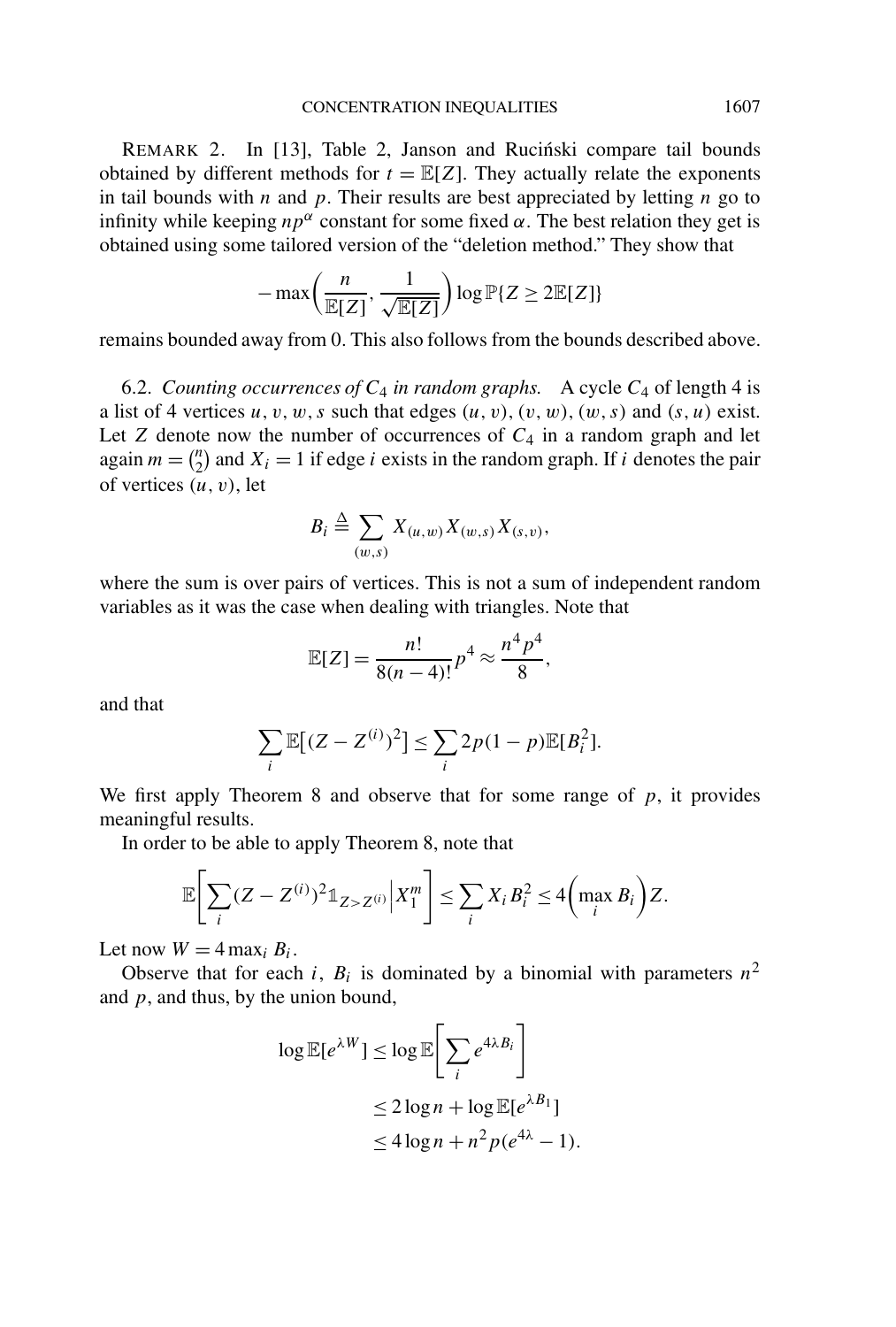Here again, we define  $Y = \sqrt{Z}$ . Using Theorem 8 and taking  $\theta = \lambda$ , we get the following upper bound:

$$
\log \mathbb{E}[e^{\lambda(Y - \mathbb{E}[Y])}] \leq \frac{\lambda^2}{1 - \lambda} \log \mathbb{E}[e^W].
$$

Therefore,

$$
\mathbb{P}\{Y \ge \mathbb{E}[Y] + t\} \le \exp\biggl(-\frac{t^2}{2(2\log \mathbb{E}[\exp(W)] + t/3)}\biggr).
$$

This leads, for example, to

$$
\mathbb{P}\{Z \ge 2\mathbb{E}[Z]\} \le \exp\left(-\frac{n^4p^4}{2(64e^4n^2p + 2n^2p^2)}\right)
$$

$$
\le \exp\left(-\frac{n^2p^3}{128e^8}\right).
$$

As of this writing, this is the best available upper bound for  $p > n^{-1/3}$ . In [13], Table 2, when  $p > n^{-1/3}$  while *n* tends to infinity, the best bounds obtained using the deletion method are of the form  $exp(-Cn^{4/3}p)$ , and this bound is weaker than the one presented here since  $n^{4/3} p < n^2 p^3$  is equivalent to  $p > n^{-1/3}$ .

**7. Minimum of the empirical risk.** Concentration inequalities have been used as a key tool in recent developments of model selection methods in nonparametric classification. In this section we describe an application of logarithmic Sobolev inequalities in this framework, which reveals a new phenomenon providing deeper insight into the model selection problem. In this section we simply present the main result, the reader can consult the background in the recent work of Koltchinskii and Panchenko [15], Massart [25] and Bartlett, Boucheron and Lugosi [2].

Let  $\mathcal F$  denote a class of  $\{0, 1\}$ -valued functions on some space  $\mathcal X$ . For simplicity of the exposition we assume that  $\mathcal F$  is finite. The results remain true for general classes as long as the measurability issues are taken care of. Given an i.i.d. sample  $D_n = (\langle X_i, Y_i \rangle)_{i \le n}$  of *n* pairs of random variables  $\langle X_i, Y_i \rangle$  taking values in  $X \times \{0, 1\}$ , for each  $f \in \mathcal{F}$  we define the empirical risk

$$
L_n(f) = \frac{1}{n} \sum_{i=1}^n \ell(f(X_i), Y_i)
$$

where the loss function  $\ell$  is defined on  $\{0, 1\}^2$  by

$$
\ell(y, y') = |y - y'|.
$$

In nonparametric classification and learning theory it is common to select an element of  $\mathcal F$  by minimizing the empirical risk. The quantity of interest in this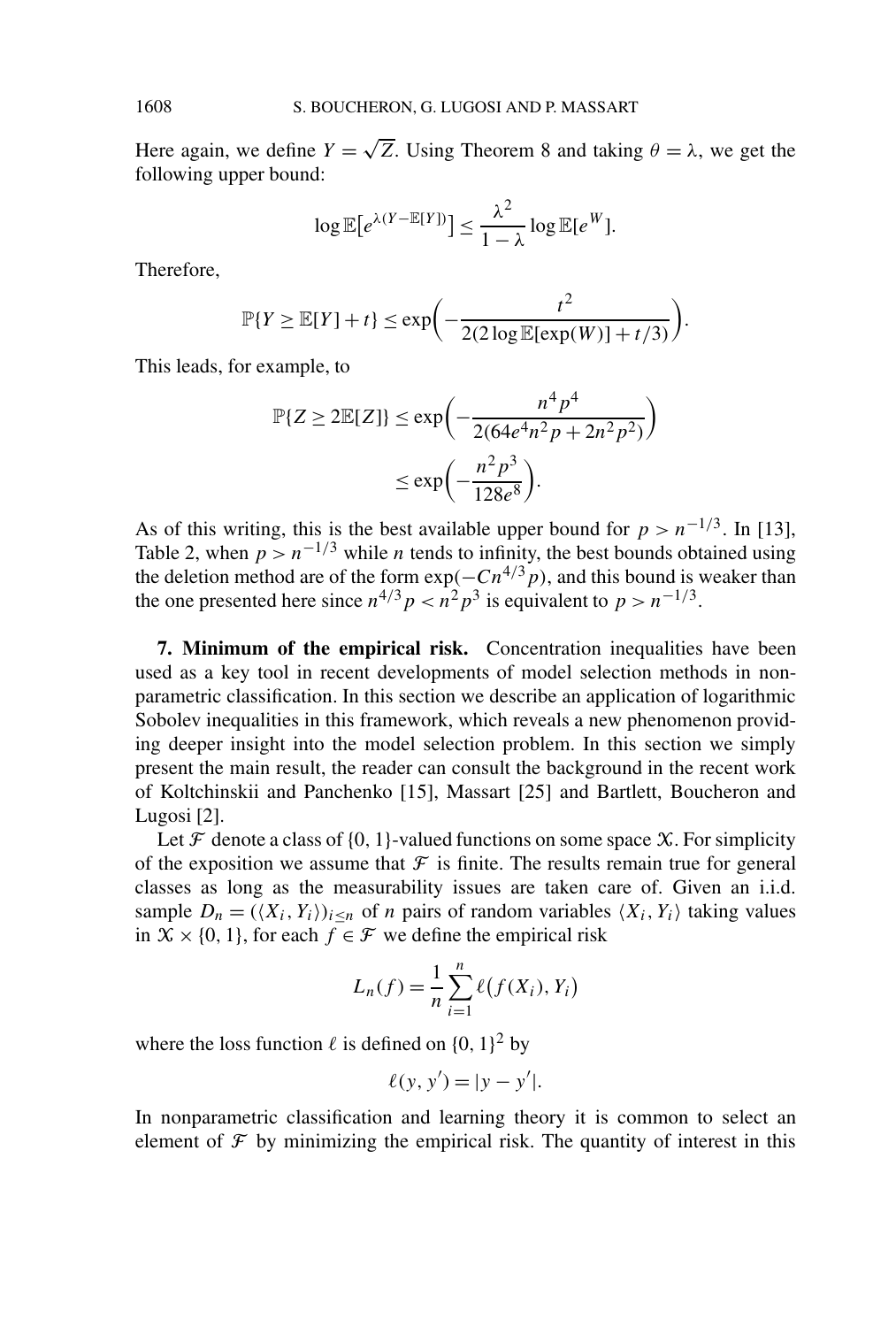section is the minimal empirical risk

$$
\widehat{L} = \inf_{f \in \mathcal{F}} L_n(f).
$$

The bounded difference inequality (Proposition 12) immediately implies that  $|\hat{L} - \mathbb{E}[\hat{L}]|$  is with overwhelming probability at most of the order of  $1/\sqrt{n}$ . In this section, we show that *L* may be much more concentrated than predicted by Proposition 12 if  $\mathbb{E}\widehat{L}$  is small and the class  $\mathcal F$  is not too large. Getting tight results for the fluctuations of *L* provides better insight into the calibration of penalties in certain model selection methods.

In the sequel *W* denotes the supremum of the empirical process indexed by  $\mathcal{F}$ :

$$
W = n \sup_{f \in \mathcal{F}} |L_n(f) - \mathbb{E}L_n(f)|.
$$

Also, introduce

$$
v = \mathbb{E}\bigg[\sup_{f \in \mathcal{F}} \sum_{i=1}^n (\ell(f(X_i), Y_i) - \ell(f(X_i'), Y_i'))^2\bigg].
$$

*v* plays a key role in Theorem 19 below. It is shown in [24] that

$$
v \le 2n \left( \sup_{f \in \mathcal{F}} L(f)(1 - L(f)) \right) + 16\mathbb{E}[W]
$$
  

$$
\le \frac{n}{2} + 16\mathbb{E}[W].
$$

The main result of this section is the following.

THEOREM 19. Let 
$$
a = \frac{33}{8} + \frac{(e-1)v}{8n \mathbb{E}[\hat{L}] + 4\mathbb{E}[W]}
$$
. Then, for all  $t > 0$ ,

$$
\mathbb{P}[\widehat{L} > \mathbb{E}[\widehat{L}] + t] \le \exp\left(-\frac{nt^2}{25\mathbb{E}[\widehat{L}]/2 + 25\mathbb{E}[W]/(4n) + 2at/3}\right)
$$

*and for*  $t \in [0, \mathbb{E}[\hat{L}]),$ 

$$
\mathbb{P}[\widehat{L} < \mathbb{E}[\widehat{L}] - t] \le \exp\biggl(-\frac{nt^2}{4\mathbb{E}[\widehat{L}] + 4\mathbb{E}[W]/n + 4tv(e-1)/(n\mathbb{E}[\widehat{L}] + \mathbb{E}[W])}\biggr).
$$

It is well known that if  $\mathcal F$  is, for example, a Vapnik–Chervonenkis class It is well known that if *f* is, for example, a vaphik–Chervonenkis class<br>then  $\mathbb{E}[W]/n$  is bounded by  $c\sqrt{d/n}$  where *d* is the VC dimension of *f* and *c* is a constant (see, e.g., [35]). Thus, the main message of Theorem 19 is that typical fluctuations of  $\hat{L}$  are of the order of  $\sqrt{\mathbb{E}[\hat{L}]/n} + d^{1/4}n^{-3/4}$  (at least when  $\mathbb{E}[\widehat{L}] \geq n^{-1}$ ) which may be significantly smaller than the  $n^{-1/2}$  suggested by the bounded difference inequality, since in typical applications  $\mathbb{E}[\hat{L}]$  is small.

In the proof we make use of a recent result of Massart [24] for the concentration of *W*: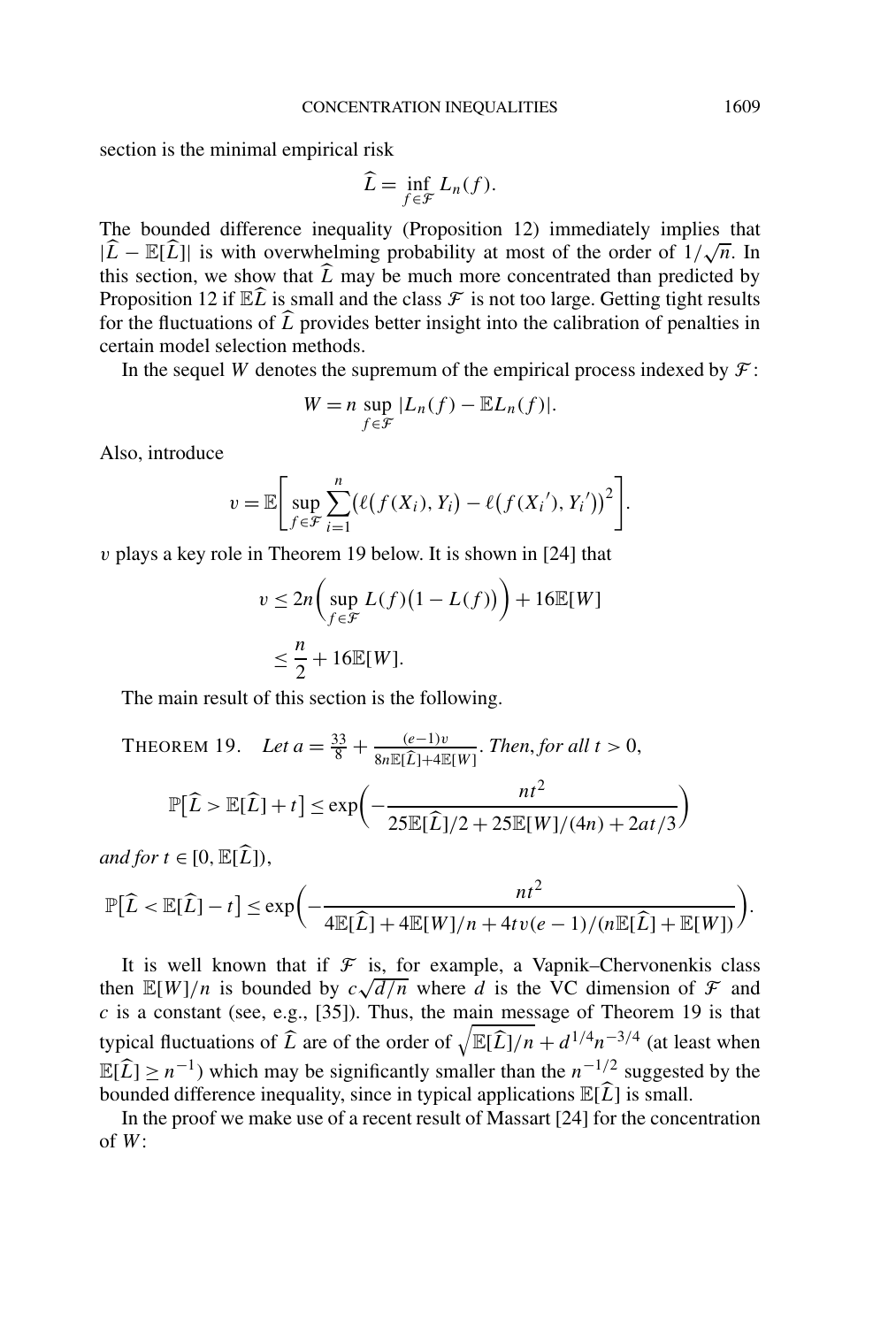LEMMA 20. Let 
$$
\phi(\lambda) = \exp(\lambda) - \lambda - 1
$$
. Then, for all  $\lambda \in (0, 1)$ ,  
\n
$$
\log \mathbb{E}[e^{\lambda(W - \mathbb{E}[W])}] \le \frac{\lambda^2 v}{1 - \lambda} \left(1 + \frac{\phi(\lambda)}{\lambda}\right) \le \frac{\lambda^2 (e - 1)v}{1 - \lambda}.
$$

PROOF OF THEOREM 19. Introduce  $Z = n\hat{L}$ . The analysis is based on the second inequality of Proposition 10. Let

$$
Z^{(i)} = \min_{f \in \mathcal{F}} \left[ \sum_{j \neq i} \ell(f(X_j), Y_j) + \ell(f(X_i'), Y_i') \right]
$$

where  $\langle X_i', Y_i' \rangle$  is independent of  $D_n$  and has the same distribution as  $\langle X_i, Y_i \rangle$ . Let  $g$  denote a (possibly nonunique) minimizer of the empirical risk. The key observation is that

$$
(Z^{(i)} - Z)^2 \mathbb{1}_{Z^{(i)} > Z} \le (\ell(g(X_i'), Y_i') - \ell(g(X_i), Y_i))^2 \mathbb{1}_{Z^{(i)} > Z}
$$
\n
$$
= \ell(g(X_i'), Y_i') \mathbb{1}_{\ell(g(X_i), Y_i) = 0}.
$$

Thus,

$$
V_{-} \leq \sum_{i \,:\, \ell(g(X_i), Y_i) = 0} \mathbb{E}_{X'_i, Y'_i} [\ell(g(X'_i), Y'_i)] \leq nL(g).
$$

Since

$$
nL(g) = Z + (nL(g) - Z) \le Z + n \sup_{f \in \mathcal{F}} (\mathbb{E}L_n(f) - L_n(f)) \le Z + W,
$$

we obtain

$$
(7.1) \t\t V_{-} \leq Z + W.
$$

This upper bound fits neither entirely in the framework of Corollary 4 nor completely in the framework of Theorem 5, but a simple modification of their proofs yields the desired result. For the sake of completeness we detail the proof in the sequel.

First we derive the upper-tail inequality, proceeding similarly as in the proof of Theorem 7. Assume that  $\lambda \in [0, 4/5)$ . By the second inequality in Proposition 10, and the fact that  $x^{-2}\psi(x)$  is increasing and that  $\psi(4/5) < 1$  we obtain

$$
\lambda \mathbb{E}[Ze^{\lambda Z}] - \mathbb{E}[e^{\lambda Z}] \log \mathbb{E}[e^{\lambda Z}] \le \frac{25}{16} \sum_{i=1}^{n} \lambda^2 \mathbb{E}[e^{\lambda Z} (Z^{(i)} - Z)^2 \mathbb{1}_{Z^{(i)} > Z}]
$$
  
=  $\frac{25}{16} \lambda^2 \mathbb{E}[V - e^{\lambda Z}]$   
 $\le \frac{25}{16} \lambda^2 \mathbb{E}[e^{\lambda Z} (Z + W)].$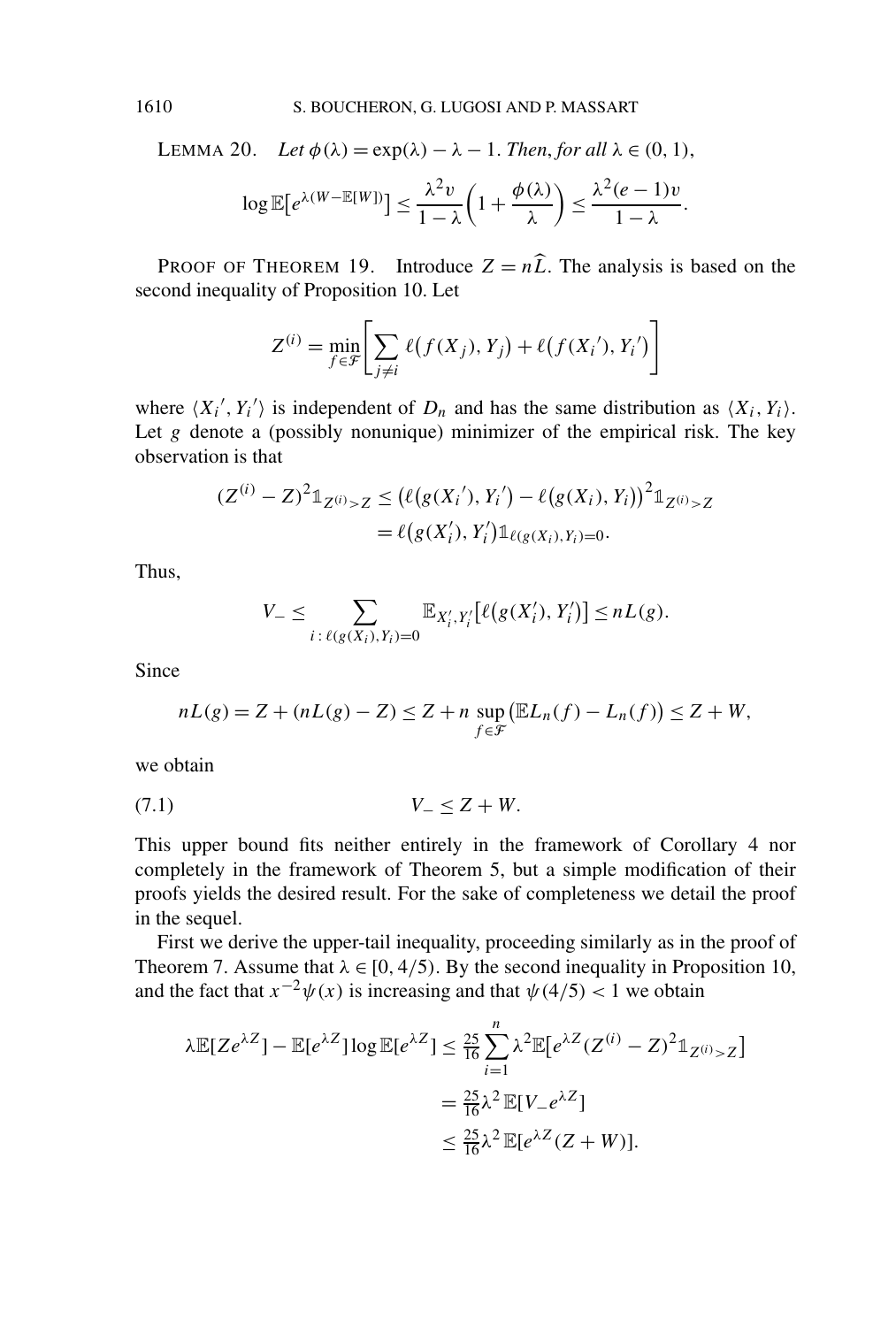The right-hand side may be further bounded as follows:

$$
\mathbb{E}[e^{\lambda Z}(Z+W)]
$$
\n
$$
= \mathbb{E}[Ze^{\lambda Z}] + \mathbb{E}[W]\mathbb{E}[e^{\lambda Z}] + \mathbb{E}[(W - \mathbb{E}[W])e^{\lambda Z}]
$$
\n
$$
\leq 2\mathbb{E}[Ze^{\lambda Z}] + \mathbb{E}[W]\mathbb{E}[e^{\lambda Z}]
$$
\n
$$
+ \frac{\mathbb{E}[e^{\lambda Z}]}{\lambda} \log \mathbb{E}[e^{\lambda(W - \mathbb{E}[W])}] - \frac{\mathbb{E}[e^{\lambda Z}]}{\lambda} \log \mathbb{E}[e^{\lambda Z}] \qquad \text{[by (3.1)]}
$$
\n
$$
\leq 2\mathbb{E}[Ze^{\lambda Z}] + \left(\mathbb{E}[W] + \frac{(e - 1)v\lambda}{1 - \lambda}\right) \mathbb{E}[e^{\lambda Z}]
$$

where at the last step we used Lemma 20 and the fact that  $\log \mathbb{E}[e^{\lambda Z}] \ge 0$ . This leads, for *λ <* 8*/*25, to

$$
\left(\frac{1}{\lambda}-\frac{25}{8}\right)\frac{\mathbb{E}[Ze^{\lambda Z}]}{\mathbb{E}[e^{\lambda Z}]}-\frac{1}{\lambda^2}\log \mathbb{E}[e^{\lambda Z}]\leq \frac{25}{16}\bigg(\mathbb{E}[W]+\frac{(e-1)v\lambda}{4(1-\lambda)}\bigg).
$$

Denoting  $F(\lambda) = \mathbb{E}[e^{\lambda Z}]$ , this translates into the differential inequality

$$
\left(\frac{1}{\lambda} - \frac{25}{8}\right) \frac{F'(\lambda)}{F(\lambda)} - \frac{1}{\lambda^2} \log F(\lambda) \le \frac{25}{16} \left(\mathbb{E}[W] + \frac{(e-1)\nu}{4} \frac{\lambda}{1-\lambda}\right).
$$

Now observe that the left-hand side is just the derivative of  $\frac{1-25\lambda/8}{\lambda} \log F(\lambda)$ . Thus, by integrating both sides of the inequality, we have

$$
\log F(\lambda) \le \frac{\lambda}{1 - 25\lambda/8} \left( \mathbb{E}[Z] + \frac{25}{16} \lambda \mathbb{E}[W] + \frac{25(e-1)v}{64} \left( \log \frac{1}{1 - \lambda} - \lambda \right) \right)
$$
  

$$
\le \frac{\lambda}{1 - 25\lambda/8} \left( \mathbb{E}[Z] + \frac{25}{16} \lambda \mathbb{E}[W] + \frac{25(e-1)v}{64} \frac{\lambda^2}{1 - \lambda} \right).
$$

After centering, we get

$$
\log \mathbb{E}[e^{\lambda(Z-\mathbb{E}[Z])}] \leq \frac{\lambda^2}{1-25\lambda/8} \frac{25}{16} \left(2\mathbb{E}[Z] + \mathbb{E}[W] + \frac{(e-1)v}{4} \frac{\lambda}{1-\lambda}\right).
$$

To bring the bound into a manageable form, after elementary calculations, we obtain

$$
\log \mathbb{E}[e^{\lambda (Z - \mathbb{E}[Z])}] \le \frac{25}{16} \frac{\lambda^2}{1 - (25/8 + (1 \vee (e - 1)v/(4\mathbb{E}[2Z + W]))\lambda} \times (\mathbb{E}[2Z + W]).
$$

Introducing  $a = (\frac{25}{8} + 1 \vee (e - 1)v/(4\mathbb{E}[2Z + W])) \ge 4/5$  and applying Markov's inequality we obtain

$$
\mathbb{P}[Z > \mathbb{E}[Z] + t] \le \exp\biggl(-\sup_{\lambda \in [0,1/a]} \biggl[\lambda t - \frac{\lambda^2}{1 - a\lambda} \frac{25}{16} \mathbb{E}[2Z + W]\biggr]\biggr).
$$

Lemma 11 now yields the first inequality of the theorem.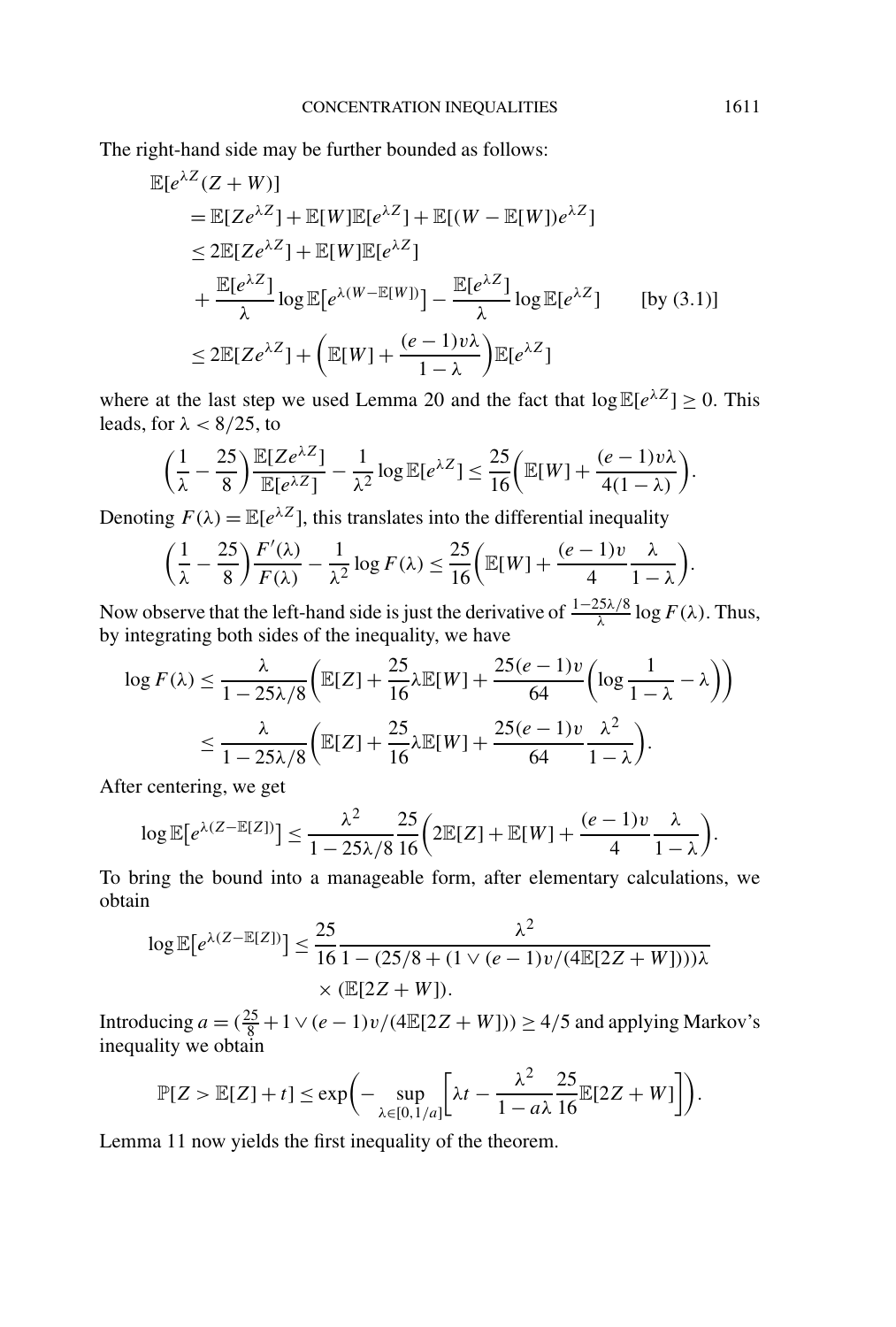The lower-tail inequality also follows from (7.1), but now we use the second inequality of Proposition 10 for negative values of  $\lambda$ . For all  $\lambda < 0$ , we have

$$
\lambda \mathbb{E}[Ze^{\lambda Z}] - \mathbb{E}[e^{\lambda Z}] \log \mathbb{E}[e^{\lambda Z}] \le \sum_{i=1}^{n} \lambda^2 \mathbb{E}[e^{\lambda Z} (Z^{(i)} - Z)^2 \mathbb{1}_{Z^{(i)} > Z}]
$$
  
= 
$$
\sum_{i=1}^{n} \lambda^2 \mathbb{E}[V_{-}e^{\lambda Z}]
$$
  

$$
\le \lambda^2 \mathbb{E}[e^{\lambda Z} (Z + W)].
$$

Note that for  $\lambda < 0$ , (3.1) gives

$$
\mathbb{E}[e^{\lambda Z}W] = \mathbb{E}[e^{-\lambda(-Z)}W] \le \frac{-1}{\lambda} (\mathbb{E}[\lambda Ze^{\lambda Z}] - \mathbb{E}[e^{\lambda Z}]\log \mathbb{E}[e^{\lambda Z}] + \mathbb{E}[e^{\lambda Z}]\log \mathbb{E}[e^{-\lambda W}]).
$$
\n(7.2)

Once again, using (3.1) and Lemma 20, we have, for all  $\lambda \in (-1, 0)$ ,

$$
\mathbb{E}[e^{\lambda Z}(Z+W)] \leq \mathbb{E}[Ze^{\lambda Z}] + \mathbb{E}[W]\mathbb{E}[e^{\lambda Z}] + \mathbb{E}[(W - \mathbb{E}[W])e^{\lambda Z}]
$$
  
\n
$$
\leq \mathbb{E}[Ze^{\lambda Z}] + \mathbb{E}[W]\mathbb{E}[e^{\lambda Z}] - \mathbb{E}[Ze^{\lambda Z}]
$$
  
\n
$$
+ \frac{\mathbb{E}[e^{\lambda Z}]}{\lambda} \log \mathbb{E}[e^{\lambda Z}] - \frac{\mathbb{E}[e^{\lambda Z}]}{\lambda} \log \mathbb{E}[e^{-\lambda(W - \mathbb{E}[W])}]
$$
  
\n
$$
\leq \mathbb{E}[W]\mathbb{E}[e^{\lambda Z}] + \frac{\mathbb{E}[e^{\lambda Z}]}{\lambda} \log \mathbb{E}[e^{\lambda Z}] - \mathbb{E}[e^{\lambda Z}] \frac{\lambda(e - 1)v}{1 + \lambda}
$$

which leads to

$$
\frac{1}{\lambda} \frac{\mathbb{E}[Ze^{\lambda Z}]}{\mathbb{E}[e^{\lambda Z}]} - \frac{1+\lambda}{\lambda^2} \log \mathbb{E}[e^{\lambda Z}] \le \mathbb{E}[W] - \frac{\lambda(e-1)v}{1+\lambda}.
$$

Now letting  $H(\lambda) = \frac{e^{-\lambda}}{\lambda} \log F(\lambda)$  with  $F(\lambda) = \log \mathbb{E}[\exp(\lambda Z)]$ , the preceding inequality translates into the differential inequality

$$
e^{\lambda}H'(\lambda) \le \mathbb{E}[W] - \frac{\lambda(e-1)v}{1+\lambda}
$$

which, after integrating both sides, gives

$$
\mathbb{E}[Z] - H(\lambda) \le -\mathbb{E}[W](1 - e^{-\lambda}) + \frac{v(e-1)}{2} \frac{\lambda^2 e^{-\lambda}}{1 + \lambda}.
$$

Finally, for all  $\lambda \in (-1, 0)$ ,

$$
\log \mathbb{E}[e^{\lambda (Z - \mathbb{E}[Z])}] \le \lambda (e^{\lambda} - 1) \mathbb{E}[Z + W] - \frac{v(e - 1)}{2} \frac{\lambda^3}{1 + \lambda}
$$
  

$$
\le \lambda^2 \mathbb{E}[Z + W] \bigg( 1 - \frac{v(e - 1)}{2 \mathbb{E}[Z + W]} \frac{\lambda}{1 + \lambda} \bigg),
$$

where in the last line we used the fact that  $\lambda(\exp(\lambda) - 1) \leq \lambda^2$  for  $\lambda \leq 0$ . Now,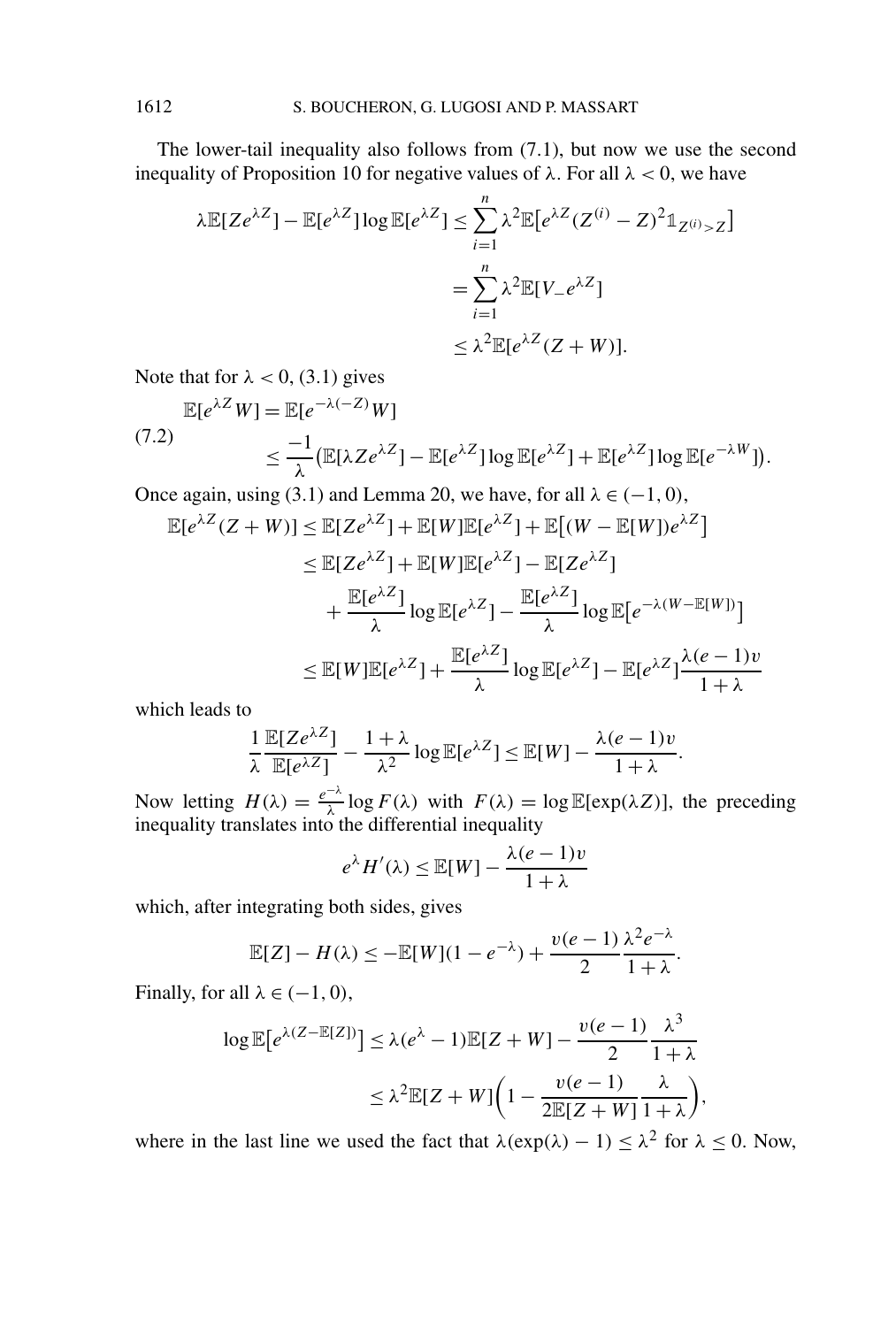assuming  $\lambda \in (-1/2 \wedge \mathbb{E}[Z + W]/(2v(e - 1)), 0)$  we may deduce the following upper bound:

(7.3) 
$$
\log \mathbb{E}[e^{\lambda (Z - \mathbb{E}[Z])}] \leq \frac{\lambda^2 \mathbb{E}[Z + W]}{1 + \lambda v (e - 1)/\mathbb{E}[Z + W]}.
$$

Once again, Markov's inequality for  $\lambda \in (-1/2 \wedge 2\mathbb{E}[Z + W]/(v(e - 1)), 0]$ and invoking Lemma 11 completes the proof of the second inequality of Theorem 19.  $\square$ 

**Acknowledgments.** The authors want to thank M. Zani, G. Blanchard and O. Bousquet for many interesting conversations. They gratefully acknowledge the care and patience of an anonymous referee.

## REFERENCES

- [1] AHLSWEDE, R., GÁCS, P. and KŐRNER, J. (1976). Bounds on conditional probabilities with applications in multi-user communication. *Z. Wahrsch. Verw. Gebiete* **34** 157–177. [Correction (1977) **39** 353–354.]
- [2] BARTLETT, P., BOUCHERON, S. and LUGOSI, G. (2002). Model selection and error estimation. *Machine Learning* **48** 85–113.
- [3] BOBKOV, S. G. and LEDOUX, M. (1998). On modified logarithmic Sobolev inequalities for Bernouilli and Poisson measures. *J. Funct. Anal.* **156** 347–365.
- [4] BOUCHERON, S., LUGOSI, G. and MASSART, P. (2000). A sharp concentration inequality with applications in random combinatorics and learning. *Random Structures Algorithms* **16** 277–292.
- [5] BOUSQUET, O. (2002). A Bennett concentration inequality and its application to suprema of empirical processes. *C. R. Acad. Sci. Paris Ser. I* **334** 495–500.
- [6] DE LA PEÑA, V. H. and GINÉ, E. (1999). *Decoupling*: *From Dependence to Independence*. Springer, New York.
- [7] DEMBO, A. (1997). Information inequalities and concentration of measure. *Ann. Probab.* **25** 927–939.
- [8] EFRON, B. and STEIN, C. (1981). The jackknife estimate of variance. *Ann. Statist.* **9** 586–596.
- [9] HALL, G. H., LITTLEWOOD, J. E. and PÓLYA, G. (1952). *Inequalities.* Cambridge Univ. Press.
- [10] JANSON, S. (2000). Poisson approximation for large deviations. *Random Structures Algorithms* **1** 221–230.
- [11] JANSON, S., ŁUCZAK, T. and RUCIŃSKI, A. (2000). *Random Graphs*. Wiley, New York.
- [12] JANSON, S. and RUCIŃSKI, A. (2000). The deletion method for upper tail estimates. Technical Report 20, Uppsala Univ.
- [13] JANSON, S. and RUCIŃSKI, A. (2002). The infamous upper tail. *Random Structures Algorithms* **20** 317–342.
- [14] KIM, J. H. and VU, V. (2000). Concentration of multivariate polynomials and applications. *Combinatorica* **20** 417–434.
- [15] KOLTCHINSKII, V. and PANCHENKO, D. (2002). Empirical margin distributions and bounding the generalization error of combined classifiers. *Ann. Statist.* **30** 1–50.
- [16] LEDOUX, M. (1996). *Isoperimetry and Gaussian Analysis. Lecture Notes in Math.* **1648** 165–294. Springer, New York.
- [17] LEDOUX, M. (1996). On Talagrand's deviation inequalities for product measures. *ESAIM*: *Probab. Statist.* **1** 63–87.